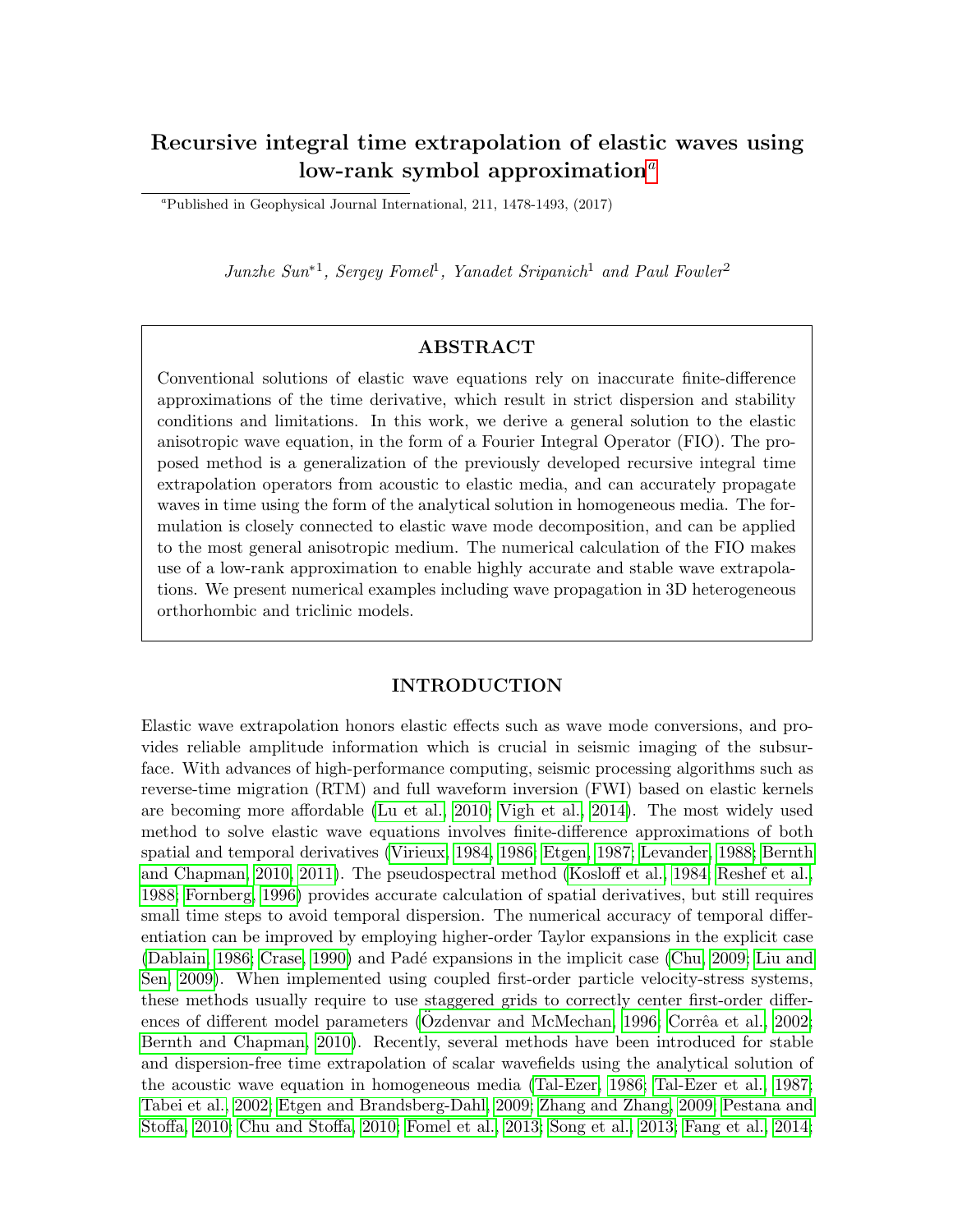[Sun et al., 2016a\)](#page-21-10). [Du et al. \(2014\)](#page-20-10) provide a review of existing operators of such nature and refer to them as recursive integral time extrapolation. [Chu and Stoffa \(2011\)](#page-19-6) and [Firouzi](#page-20-11) [et al. \(2012\)](#page-20-11) extend this approach to elastic wave extrapolation in isotropic media.

To mitigate cross-talk between P- and S-waves, it is often necessary to decouple different wave modes prior to imaging. In isotropic media, wave-mode separation can be achieved using the divergence and curl operators [\(Aki and Richards, 1980\)](#page-19-7). [Dellinger and](#page-20-12) [Etgen \(1990\)](#page-20-12) implement wave-mode separation in anisotropic media by projecting the vector wavefield onto the polarization directions defined by the Christoffel equation. [Yan and](#page-22-1) [Sava \(2009,](#page-22-1) [2012\)](#page-22-2) implement wave-mode separation in vertical transversely isotropic (VTI) and tilted transverse isotropic (TTI) media by introducing space-domain non-stationary filters to handle spatial heterogeneity, and improve the efficiency using the idea of phase-shift plus interpolation [\(Yan and Sava, 2011\)](#page-22-3). [Zhang and McMechan \(2010\)](#page-22-4) further investigate wavefield vector decomposition method in the wavenumber domain and apply it to VTI media. [Cheng and Fomel \(2014\)](#page-19-8) formulate the wave-mode separation and decomposition operators in heterogeneous media as Fourier Integral Operators (FIOs) and efficiently apply them using the low-rank approximation [\(Fomel et al., 2013\)](#page-20-8). [Sripanich et al. \(2015\)](#page-21-11) extend the low-rank decomposition operator to wave-mode decomposition in orthorhombic media.

Conventionally, wave-mode decomposition and wave extrapolation are considered as two separated steps. [Hou et al. \(2014\)](#page-20-13) and [Cheng et al. \(2014,](#page-19-9) [2016\)](#page-19-10) combine these two steps into a single FIO, which can be implemented by low-rank approximation. These methods are based on the assumption that the medium properties are sufficiently smooth so that their spatial derivatives can be neglected. However, the Earth model can be strongly heterogeneous and contain discontinuities, e.g., at salt/sediment boundaries. In such cases, the assumption about the smoothness of the Earth model is no longer valid and could lead to inaccurate calculation of polarization directions. More importantly, simultaneous wave extrapolation and wave-mode separation based on such an assumption may fail to provide reliable phase and amplitude information.

In this paper, we introduce a general framework for elastic wave extrapolation in strongly heterogeneous and anisotropic media without the assumption of the smoothness of the medium. The proposed method uses FIOs which allow accurate and stable wave extrapolation to be performed without explicit wave-mode separation. The proposed formulation reveals a simple connection between wave-mode decomposition and wave extrapolation through matrix exponentials. We also show that it is not necessary to explicitly decompose the wavefield into separate wave modes in order to apply recursive integral operators. We first derive one-step elastic wave extrapolation in homogeneous and smooth media motivated by one-step acoustic wave extrapolation [\(Zhang and Zhang, 2009;](#page-22-0) [Sun et al., 2016a\)](#page-21-10). In one-step extrapolation of elastic waves, only positive or negative frequency components are propagated, naturally providing the direction information that is useful for efficient wavefield up-down separation and angle gathers computation during imaging [\(Shen and](#page-21-12) [Albertin, 2015;](#page-21-12) [Hu et al., 2016;](#page-20-14) [Sun et al., 2016a\)](#page-21-10). We also construct the corresponding two-step scheme which uses only a real-valued vector wavefield. We draw connections of the proposed method to simultaneous propagation of decoupled elastic wave modes. Next, we show that to accurately model wave propagation in strongly heterogeneous media, spatial gradients of stiffnesses need to be included in the Christoffel matrix, leading to complex eigenvalues and polarization directions. Efficient calculation of the proposed FIOs in heterogeneous media is enabled by approximating the wave extrapolation matrix symbol with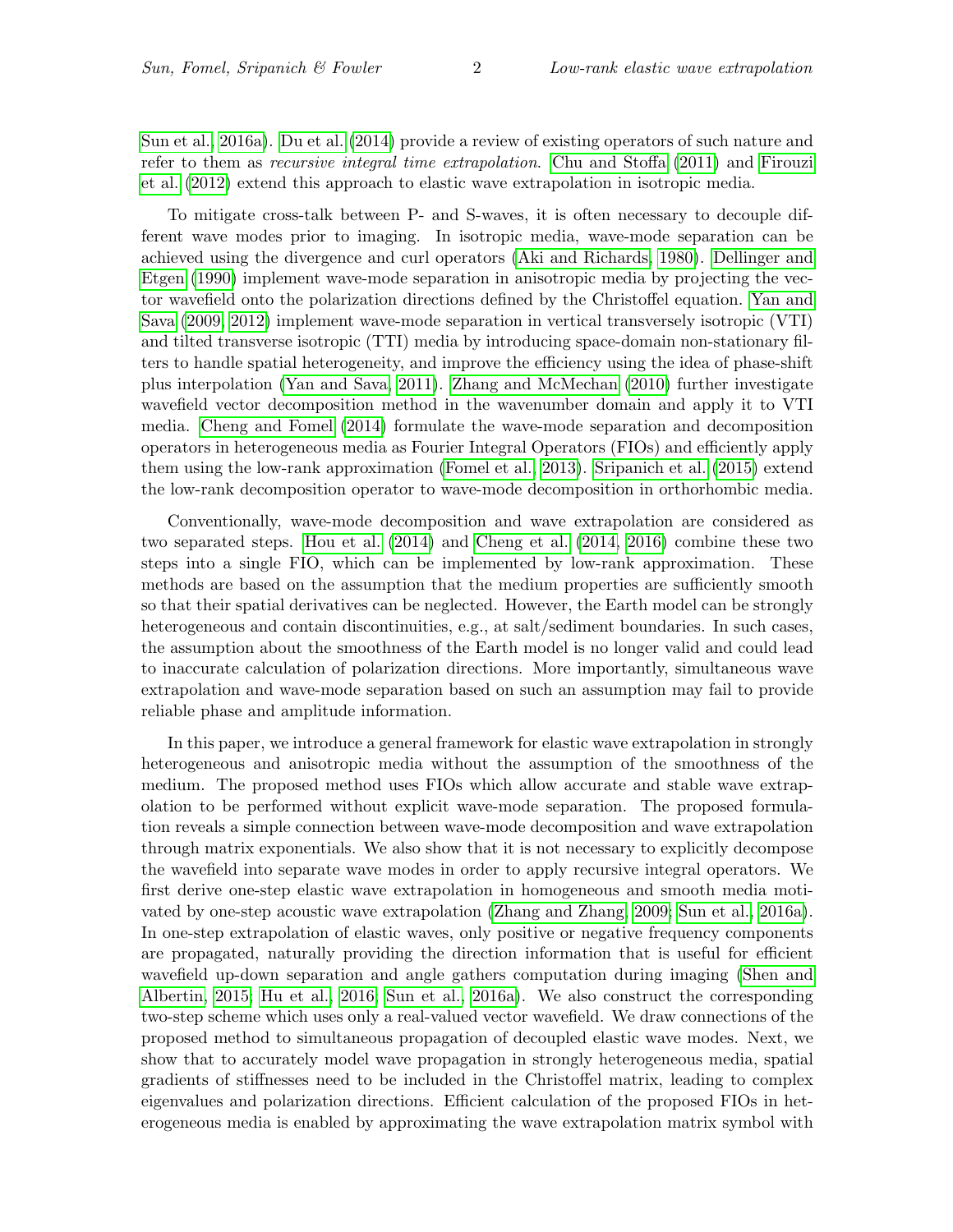a low-rank decomposition. Our numerical examples demonstrate that the proposed method is stable and free of dispersion artifacts and therefore is suitable for accurate elastic RTM and FWI in (strongly) heterogeneous anisotropic media.

# **THEORY**

## A Generic Wave Equation

Following the notation of [Du et al. \(2014\)](#page-20-10), a generic linear second-order in time wave equation can be expressed in the following form

<span id="page-2-0"></span>
$$
\left(\frac{\partial^2}{\partial t^2} + \mathbf{A}\right) \mathbf{u}(\mathbf{x}, t) = 0 , \qquad (1)
$$

where **u** is the wavefield, **x** is the spatial location, t is time, and **A** is the a matrix operator containing material parameters and spatial derivative operators. Equation [1](#page-2-0) can also be expressed using the first-order system

<span id="page-2-2"></span><span id="page-2-1"></span>
$$
\frac{\partial}{\partial t} \begin{bmatrix} \mathbf{u} \\ \mathbf{u}_t \end{bmatrix} = \begin{bmatrix} 0 & \mathbf{I} \\ -\mathbf{A} & 0 \end{bmatrix} \begin{bmatrix} \mathbf{u} \\ \mathbf{u}_t \end{bmatrix} \equiv \mathbf{B} \begin{bmatrix} \mathbf{u} \\ \mathbf{u}_t \end{bmatrix} \,, \tag{2}
$$

where  $\mathbf{u}_t \equiv \partial \mathbf{u}/\partial t$ . The solution of equation [2](#page-2-1) can be formulated using the definition of the matrix exponential:

$$
\begin{bmatrix} \mathbf{u}(t) \\ \mathbf{u}_t(t) \end{bmatrix} = e^{\mathbf{B}t} \begin{bmatrix} \mathbf{u}(0) \\ \mathbf{u}_t(0) \end{bmatrix}
$$
 (3)

Defining  $\Phi \equiv$ √  $\mathbf{A}$ , the eigenvalue decomposition of  $\mathbf{B}$  can be written as [\(Du et al., 2014\)](#page-20-10)

$$
\mathbf{B} = \S \Lambda \S^{-1} \tag{4}
$$

where

$$
\S = \frac{1}{\sqrt{2}} \begin{bmatrix} \mathbf{I} & \mathbf{I} \\ i\Phi & -i\Phi \end{bmatrix},
$$
  

$$
\S^{-1} = \frac{1}{\sqrt{2}} \begin{bmatrix} \mathbf{I} & -i\Phi^{-1} \\ \mathbf{I} & i\Phi^{-1} \end{bmatrix},
$$
  

$$
\Lambda = \begin{bmatrix} i\Phi & 0 \\ 0 & -i\Phi \end{bmatrix}.
$$
 (5)

The solution to the first-order system [3](#page-2-2) can now be written as

<span id="page-2-3"></span>
$$
\begin{bmatrix} \mathbf{u}(t) \\ \mathbf{u}_t(t) \end{bmatrix} = \S e^{\Lambda t} \S^{-1} \begin{bmatrix} \mathbf{u}(0) \\ \mathbf{u}_t(0) \end{bmatrix} . \tag{6}
$$

To simplify the system, we can define the analytical wavefield

$$
\begin{bmatrix} \hat{\mathbf{u}}_1(t) \\ \hat{\mathbf{u}}_2(t) \end{bmatrix} = \S^{-1} \begin{bmatrix} \mathbf{u}(t) \\ \mathbf{u}_t(t) \end{bmatrix} = \frac{1}{\sqrt{2}} \begin{bmatrix} \mathbf{u}(t) - i\Phi^{-1}\mathbf{u}_t(t) \\ \mathbf{u}(t) + i\Phi^{-1}\mathbf{u}_t(t) \end{bmatrix} . \tag{7}
$$

The solution to equation [1](#page-2-0) finally takes the form

$$
\begin{bmatrix} \hat{\mathbf{u}}_1(t) \\ \hat{\mathbf{u}}_2(t) \end{bmatrix} = e^{\Lambda t} \begin{bmatrix} \hat{\mathbf{u}}_1(0) \\ \hat{\mathbf{u}}_2(0) \end{bmatrix} = \begin{bmatrix} e^{i\Phi t} & 0 \\ 0 & e^{-i\Phi t} \end{bmatrix} \begin{bmatrix} \hat{\mathbf{u}}_1(0) \\ \hat{\mathbf{u}}_2(0) \end{bmatrix} . \tag{8}
$$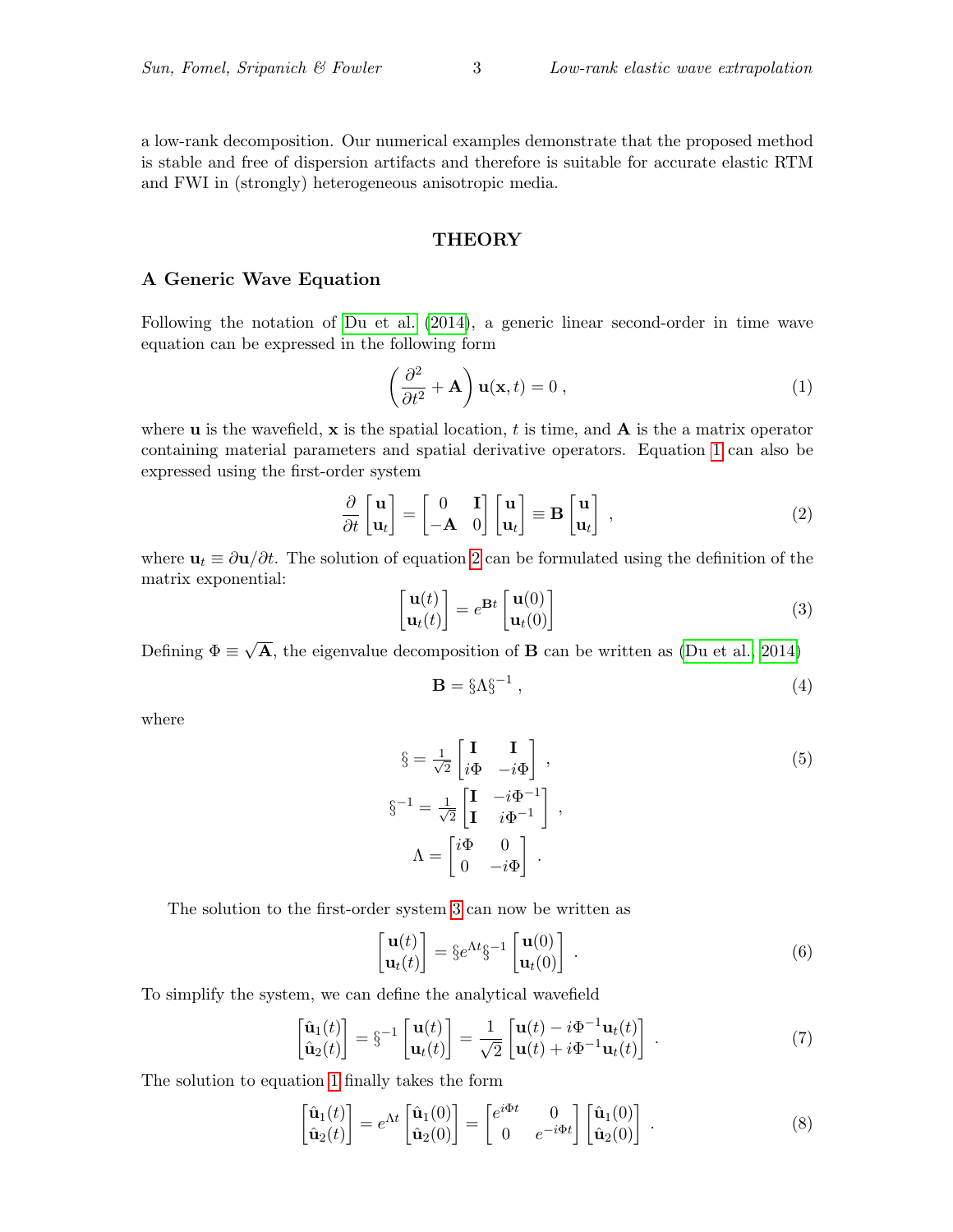<span id="page-3-0"></span>Selecting the first of the two decoupled solutions of equation [8](#page-2-3) leads to a time extrapolation operator

$$
\hat{\mathbf{u}}(\mathbf{x}, t + \Delta t) = e^{i\Phi \Delta t} \hat{\mathbf{u}}(\mathbf{x}, t) , \qquad (9)
$$

where  $\hat{\mathbf{u}} = (\mathbf{u} - i\Phi^{-1}\mathbf{u}_t)/\sqrt{\frac{(\mathbf{u} - \mathbf{u}_t)^2}{n}}$ 2.

For acoustic isotropic constant-density wave equations for pressure waves,  $\mathbf{A} = v^2 |\mathbf{k}|^2$ where v is velocity and  $|\mathbf{k}|^2$  is the Laplacian operator. This corresponds to the one-step extrapolation method proposed by [\(Zhang and Zhang, 2009\)](#page-22-0).

The wavefield  $\hat{u}$  is an analytical signal, with its imaginary part being the Hilbert transform of its real part [\(Zhang and Zhang, 2009\)](#page-22-0). To see this, we can perform Hilbert transform to the real-valued wavefield u in the frequency domain, and use the dispersion relation  $\omega^2 = \Phi^2$  and derivative property of Fourier Transform

$$
\mathbf{u}(t) \xrightarrow{\mathscr{F}} \mathbf{u}(\omega) \xrightarrow{\mathscr{H}} i \operatorname{sign}(\omega) \mathbf{u}(\omega) = \frac{i\,\omega}{|\omega|} \mathbf{u}(\omega) = \frac{i\,\omega}{\Phi} \mathbf{u}(\omega) \xrightarrow{\mathscr{F}^{-1}} \Phi^{-1} \mathbf{u}_t(t) , \qquad (10)
$$

where  $\mathscr F$  and  $\mathscr F^{-1}$  denotes forward and inverse Fourier transform in time. The output corresponds to the imaginary part of analytical wavefield  $\hat{u}$ .

### Homogeneous Media

We first assume homogeneous model properties and investigate the form of time stepping solutions in general elastic media. For elastic anisotropic wave equations, the matrix operator **A** corresponds to the spatial Fourier transform of the matrix  $-\Gamma/\rho = -DCD^{\dagger}/\rho$ , where  $\Gamma$  is the Christoffel matrix,  $\rho$  is density, C is the elastic stiffness tensor expressed in Voigt notation as a  $6 \times 6$  matrix, and **D** is the derivative matrix operator give by

<span id="page-3-1"></span>
$$
\mathbf{D} = \begin{bmatrix} \partial_x & 0 & 0 & 0 & \partial_z & \partial_y \\ 0 & \partial_y & 0 & \partial_z & 0 & \partial_x \\ 0 & 0 & \partial_z & \partial_y & \partial_x & 0 \end{bmatrix} . \tag{11}
$$

In the Fourier (wavenumber) domain, the homogeneous **A** takes the form  $\tilde{\Gamma}/\rho$  after  $i^2$ cancels the negative sign, i.e.,  $-\Gamma \stackrel{\mathscr{F}}{\longrightarrow} \tilde{\Gamma}$ . For example, the Christoffel matrix  $\tilde{\Gamma}$  in the case of orthorhombic anisotropy takes the form:

$$
\tilde{\Gamma} = \begin{bmatrix}\nC_{11}k_x^2 + C_{66}k_y^2 + C_{55}k_z^2 & (C_{12} + C_{66})k_xk_y & (C_{13} + C_{55})k_xk_z \\
(C_{12} + C_{66})k_xk_y & C_{66}k_x^2 + C_{22}k_y^2 + C_{44}k_z^2 & (C_{23} + C_{44})k_yk_z \\
(C_{13} + C_{55})k_xk_z & (C_{23} + C_{44})k_yk_z & C_{55}k_x^2 + C_{44}k_y^2 + C_{33}k_z^2\n\end{bmatrix} .
$$
\n(12)

The square root matrix  $\Phi$  is analogous to the phase function in the acoustic case, and corresponds to the angular frequency  $\omega$  according to the dispersion relation. Since the matrix  $\Gamma$  is symmetric positive definite (SPD), it can be diagonalized with its eigenvalues corresponding to the square of phase velocity of separate wave modes and its orthogonal eigenvectors corresponding to the polarization directions:

<span id="page-3-2"></span>
$$
\mathbf{A} = \frac{\tilde{\Gamma}}{\rho} = \mathbf{Q} \mathbf{V} \mathbf{Q}^{\mathsf{T}}
$$
\n
$$
= [\mathbf{a}_p \quad \mathbf{a}_{s1} \quad \mathbf{a}_{s2}] \begin{bmatrix} v_p^2 k^2 & 0 & 0 \\ 0 & v_{s1}^2 k^2 & 0 \\ 0 & 0 & v_{s2}^2 k^2 \end{bmatrix} \begin{bmatrix} \mathbf{a}_p^{\mathsf{T}} \\ \mathbf{a}_{s1}^{\mathsf{T}} \\ \mathbf{a}_{s2}^{\mathsf{T}} \end{bmatrix} .
$$
\n(13)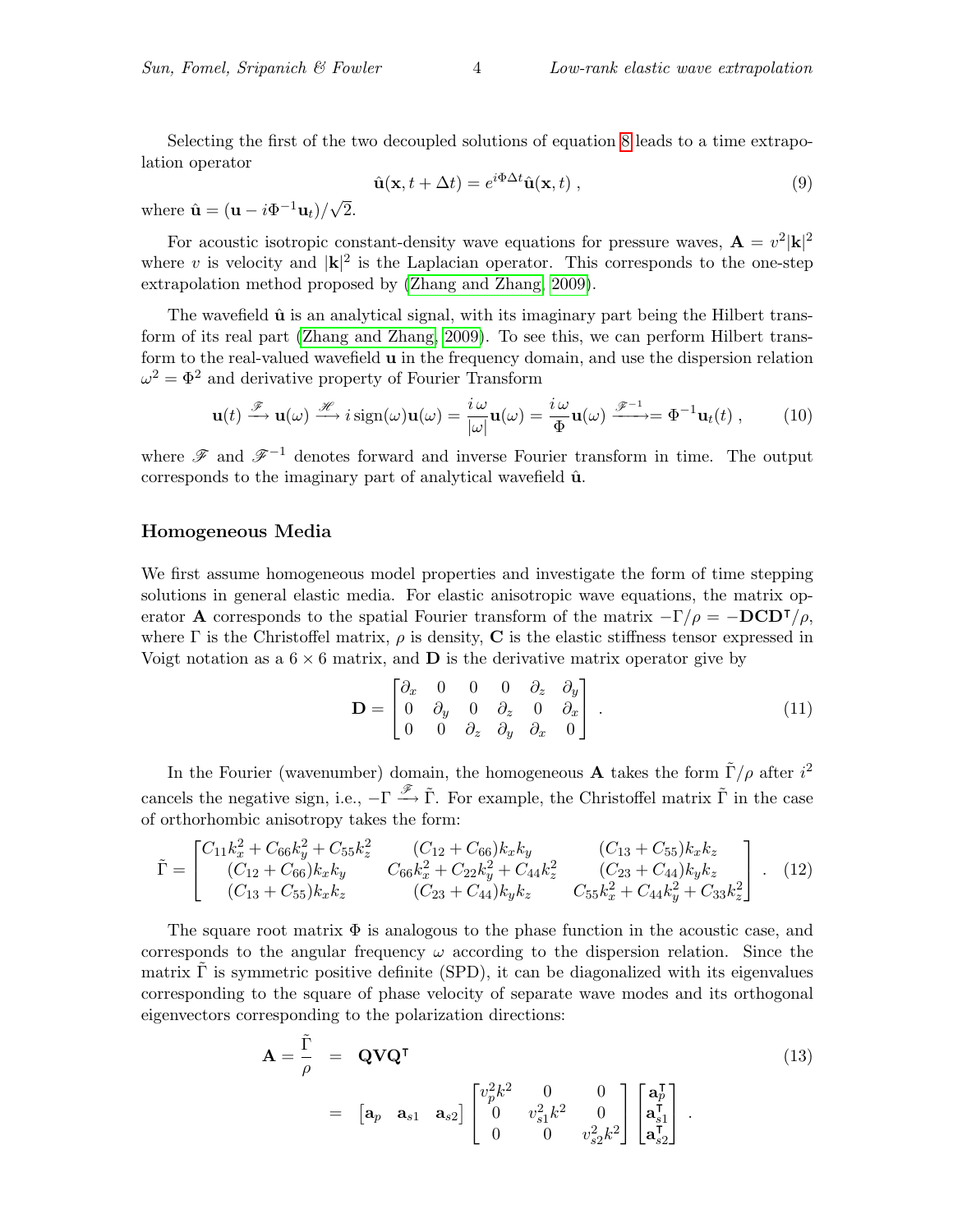Since  $Q$  is orthogonal,  $Q^{\dagger}$  projects the input vector to its column space. The square root of  $\tilde{\Gamma}$  is found by taking the square root of the eigenvalues in the diagonal matrix. Analogously, the wave extrapolation operator,  $e^{i\Phi \Delta t}$ , can be computed as:

<span id="page-4-0"></span>
$$
e^{i\Phi\Delta t} =
$$
\n
$$
\begin{bmatrix} \mathbf{a}_p & \mathbf{a}_{s1} & \mathbf{a}_{s2} \end{bmatrix} \begin{bmatrix} e^{iv_p k \Delta t} & 0 & 0 \\ 0 & e^{iv_{s1} k \Delta t} & 0 \\ 0 & 0 & e^{iv_{s2} k \Delta t} \end{bmatrix} \begin{bmatrix} \mathbf{a}_p^{\mathsf{T}} \\ \mathbf{a}_{s1}^{\mathsf{T}} \\ \mathbf{a}_{s2}^{\mathsf{T}} \end{bmatrix} .
$$
\n
$$
(14)
$$

An analogous idea of using matrix exponentials for wave propagation was studied previously by [Kosloff and Kessler \(1987\)](#page-20-15) in application to the one-way wave equation. Physically, the operator in equation [14](#page-4-0) first decomposes the input vector wavefield into three wave modes, phase shifts them using the corresponding phase velocities, and then aligns them in the polarization directions of the decomposed wave modes. The operator defined in equation [14](#page-4-0) can be expressed as a summation of rank-one matrices

<span id="page-4-1"></span>
$$
e^{i\Phi\Delta t} = \sum_{i=p,s1,s2} e^{iv_i k \Delta t} \mathbf{a}_i \mathbf{a}_i^{\mathsf{T}}.
$$
 (15)

Note that  $\mathbf{a}_i \mathbf{a}_i^{\mathsf{T}}$ <sup> $\frac{\pi}{i}$ </sup> term in equation [15](#page-4-1) is the wave mode decomposition operator [\(Dellinger,](#page-20-16) [1991;](#page-20-16) [Zhang and McMechan, 2010\)](#page-22-4).

In 3D, we can transform the input vector in the wavenumber domain  $\hat{\mathbf{u}}(k) = \begin{bmatrix} \hat{u}_x(k) & \hat{u}_y(k) & \hat{u}_z(k) \end{bmatrix}^{\mathsf{T}}$ . To apply the Fourier integral operator, we omit the pair of forward and backward Fourier transforms and formally write

<span id="page-4-3"></span>
$$
e^{i\Phi\Delta t}\hat{\mathbf{u}}(k) = \sum_{i=p,s1,s2} e^{iv_i k \Delta t} \mathbf{a}_i \mathbf{a}_i^{\mathsf{T}} \hat{\mathbf{u}} \qquad (16)
$$
  
\n
$$
= [\mathbf{a}_p \quad \mathbf{a}_{s1} \quad \mathbf{a}_{s2}] \begin{bmatrix} e^{iv_p k \Delta t} & 0 & 0 \\ 0 & e^{iv_{s1} k \Delta t} & 0 \\ 0 & 0 & e^{iv_{s2} k \Delta t} \end{bmatrix} \begin{bmatrix} \mathbf{a}_p^{\mathsf{T}} \\ \mathbf{a}_{s1}^{\mathsf{T}} \\ \mathbf{a}_{s2}^{\mathsf{T}} \end{bmatrix} \hat{\mathbf{u}} \qquad (16)
$$
  
\n
$$
= \begin{bmatrix} s_{xx} & s_{xy} & s_{xz} \\ s_{yx} & s_{yy} & s_{yz} \\ s_{zx} & s_{zy} & s_{zz} \end{bmatrix} \hat{\mathbf{u}} \ ,
$$

where

<span id="page-4-2"></span>
$$
s_{xx} = e^{iv_{p}k\Delta t}a_{p_{x}}a_{p_{x}} + e^{iv_{s1}k\Delta t}a_{s1_{x}}a_{s1_{x}} + e^{iv_{s2}k\Delta t}a_{s2_{x}}a_{s2_{x}},
$$
\n
$$
s_{xy} = e^{iv_{p}k\Delta t}a_{p_{x}}a_{p_{y}} + e^{iv_{s1}k\Delta t}a_{s1_{x}}a_{s1_{y}} + e^{iv_{s2}k\Delta t}a_{s2_{x}}a_{s2_{y}},
$$
\n
$$
s_{xz} = e^{iv_{p}k\Delta t}a_{p_{x}}a_{p_{z}} + e^{iv_{s1}k\Delta t}a_{s1_{x}}a_{s1_{z}} + e^{iv_{s2}k\Delta t}a_{s2_{x}}a_{s2_{z}},
$$
\n
$$
s_{yy} = e^{iv_{p}k\Delta t}a_{p_{y}}a_{p_{y}} + e^{iv_{s1}k\Delta t}a_{s1_{y}}a_{s1_{y}} + e^{iv_{s2}k\Delta t}a_{s2_{y}}a_{s2_{y}},
$$
\n
$$
s_{yz} = e^{iv_{p}k\Delta t}a_{p_{y}}a_{p_{z}} + e^{iv_{s1}k\Delta t}a_{s1_{y}}a_{s1_{z}} + e^{iv_{s2}k\Delta t}a_{s2_{y}}a_{s2_{z}},
$$
\n
$$
s_{zz} = e^{iv_{p}k\Delta t}a_{p_{z}}a_{p_{z}} + e^{iv_{s1}k\Delta t}a_{s1_{z}}a_{s1_{z}} + e^{iv_{s2}k\Delta t}a_{s2_{z}}a_{s2_{z}},
$$
\n
$$
s_{yx} = s_{xy}, s_{zx} = s_{xz}, s_{zy} = s_{yz}.
$$
\n(17)

Using the form of equation [9,](#page-3-0) we can also define the backward time extrapolator

$$
\hat{\mathbf{u}}(\mathbf{x}, t - \Delta t) = e^{-i\Phi \Delta t} \hat{\mathbf{u}}(\mathbf{x}, t) .
$$
\n(18)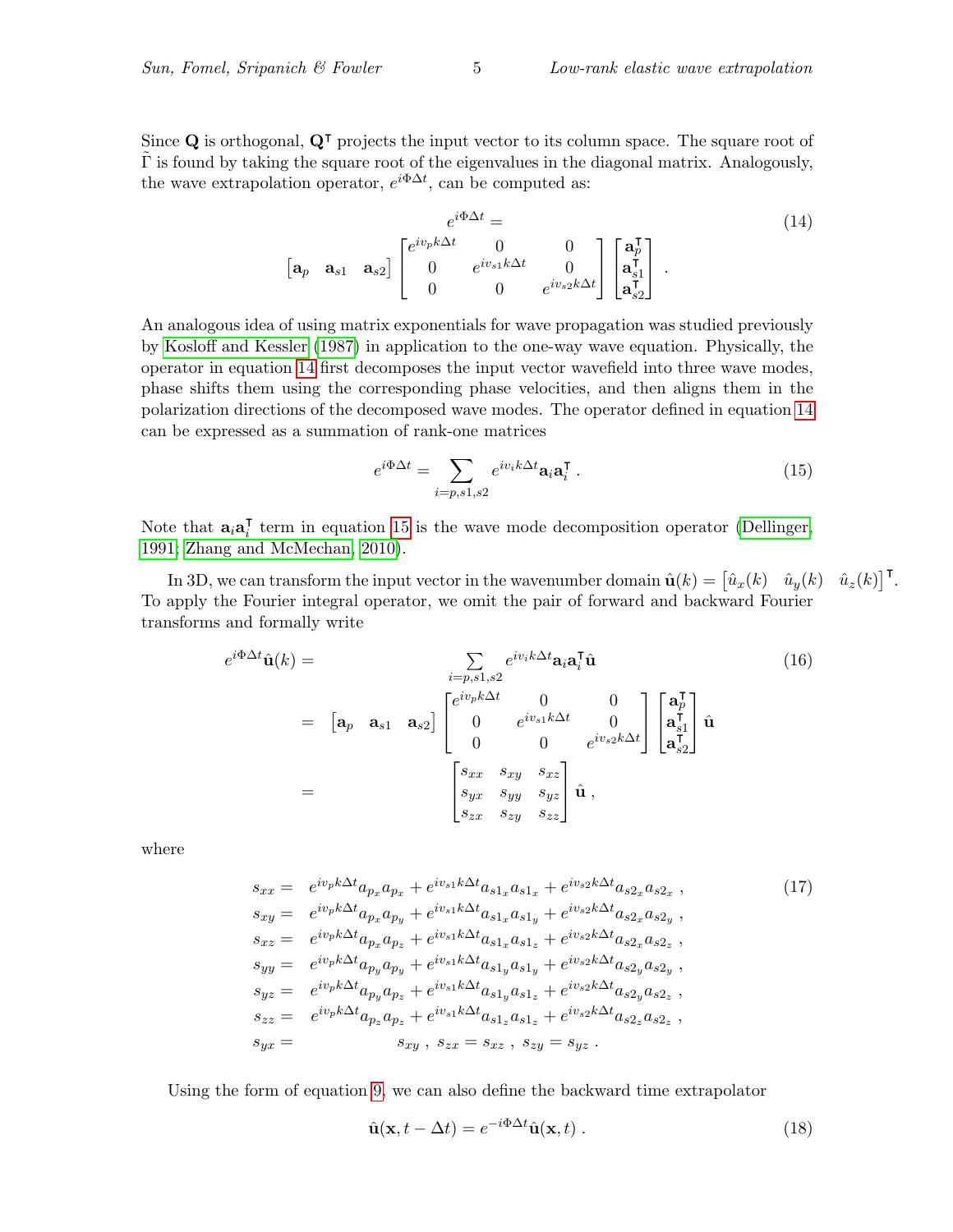If we require the data to be real-valued at every time step, and sum the forward and backward extrapolators, we arrive at the two-step formulation:

$$
\hat{\mathbf{u}}(\mathbf{x}, t + \Delta t) = 2 \cos(\Phi \Delta t) \hat{\mathbf{u}}(\mathbf{x}, t) - \hat{\mathbf{u}}(\mathbf{x}, t - \Delta t) . \tag{19}
$$

According to equation [15,](#page-4-1) the cosine term has the following interpretation:

<span id="page-5-2"></span>
$$
\cos(\Phi \Delta t) = e^{i\Phi \Delta t} + e^{-i\Phi \Delta t}
$$
\n
$$
= \sum_{i=p,s1,s2} (e^{iv_k \Delta t} + e^{-iv_k \Delta t}) \mathbf{a}_i \mathbf{a}_i^{\mathsf{T}}
$$
\n
$$
= \sum_{i=p,s1,s2} 2 \cos(v_i k \Delta t) \mathbf{a}_i \mathbf{a}_i^{\mathsf{T}},
$$
\n(20)

and can be calculated as

<span id="page-5-0"></span>
$$
\cos(\Phi \Delta t)\hat{\mathbf{u}}(k) = \begin{bmatrix} c_{xx} & c_{xy} & c_{xz} \\ c_{yx} & c_{yy} & c_{yz} \\ c_{zx} & c_{zy} & c_{zz} \end{bmatrix} \hat{\mathbf{u}} . \qquad (21)
$$

where

<span id="page-5-1"></span>
$$
c_{xx} = \cos(v_{p}k\Delta t)a_{p_{x}}a_{p_{x}} + \cos(v_{s1}k\Delta t)a_{s1_{x}}a_{s1_{x}} + \cos(v_{s2}k\Delta t)a_{s2_{x}}a_{s2_{x}},
$$
\n
$$
c_{xy} = \cos(v_{p}k\Delta t)a_{p_{x}}a_{p_{y}} + \cos(v_{s1}k\Delta t)a_{s1_{x}}a_{s1_{y}} + \cos(v_{s2}k\Delta t)a_{s2_{x}}a_{s2_{y}},
$$
\n
$$
c_{xz} = \cos(v_{p}k\Delta t)a_{p_{x}}a_{p_{z}} + \cos(v_{s1}k\Delta t)a_{s1_{x}}a_{s1_{z}} + \cos(v_{s2}k\Delta t)a_{s2_{x}}a_{s2_{z}},
$$
\n
$$
c_{yy} = \cos(v_{p}k\Delta t)a_{p_{y}}a_{p_{y}} + \cos(v_{s1}k\Delta t)a_{s1_{y}}a_{s1_{y}} + \cos(v_{s2}k\Delta t)a_{s2_{y}}a_{s2_{y}},
$$
\n
$$
c_{yz} = \cos(v_{p}k\Delta t)a_{p_{y}}a_{p_{z}} + \cos(v_{s1}k\Delta t)a_{s1_{y}}a_{s1_{z}} + \cos(v_{s2}k\Delta t)a_{s2_{y}}a_{s2_{z}},
$$
\n
$$
c_{zz} = \cos(v_{p}k\Delta t)a_{p_{z}}a_{p_{z}} + \cos(v_{s1}k\Delta t)a_{s1_{z}}a_{s1_{z}} + \cos(v_{s2}k\Delta t)a_{s2_{z}}a_{s2_{z}},
$$
\n
$$
c_{yx} = c_{xy}, c_{zx} = c_{xz}, c_{zy} = c_{yz}.
$$
\n(22)

Note that, because the elements of the  $3\times 3$  matrix  $\cos(\Phi \Delta t)$  in equation [21](#page-5-0) are real-valued, the wavefield can stay real-valued as well. The matrix  $\cos(\Phi \Delta t)$  is also closely connected with the k-space adjustment of the Christoffel matrix [\(Liu, 1995;](#page-20-17) [Firouzi et al., 2012;](#page-20-11) [Cheng](#page-19-10) [et al., 2016\)](#page-19-10).

Expanding the wave extrapolation operator in the form of equations [17](#page-4-2) and [22](#page-5-1) reveals a simple relationship between wave propagation and wave mode decomposition. In the onestep formulation, each individual term contained in each element of  $e^{i\Phi\Delta t}$  is essentially a sequence of wave-mode decomposition, phase shift and recomposition. For example, the action of the first term in  $s_{xx}$ ,  $e^{iv_p k \Delta t} a_{p_x} a_{p_x}$ , can be interpreted as projecting the x-component of a vector elastic wavefield onto the P-wave mode, phase shifting it using the P-wave phase velocity and then aligning it with the x-component of the P-wave polarization direction. If individual wave modes are needed to perform imaging, the decoupled operators can be separately applied. The operators concerning a specific wave mode are indicated by the corresponding phase velocity. The first columns in equations [17](#page-4-2) and [22](#page-5-1) are P-wave propagators, while the second and third columns are S1 and S2 wave propagators, respectively. In general anisotropic media beyond tilted transverse isotropic (TTI) symmetry, the two S-wave modes do not decouple easily. Therefore, in order to avoid S-wave singularities in wave propagation, the two coupled S-waves should be computed together [\(Sun et al., 2016a;](#page-21-10) [Cheng et al., 2016\)](#page-19-10).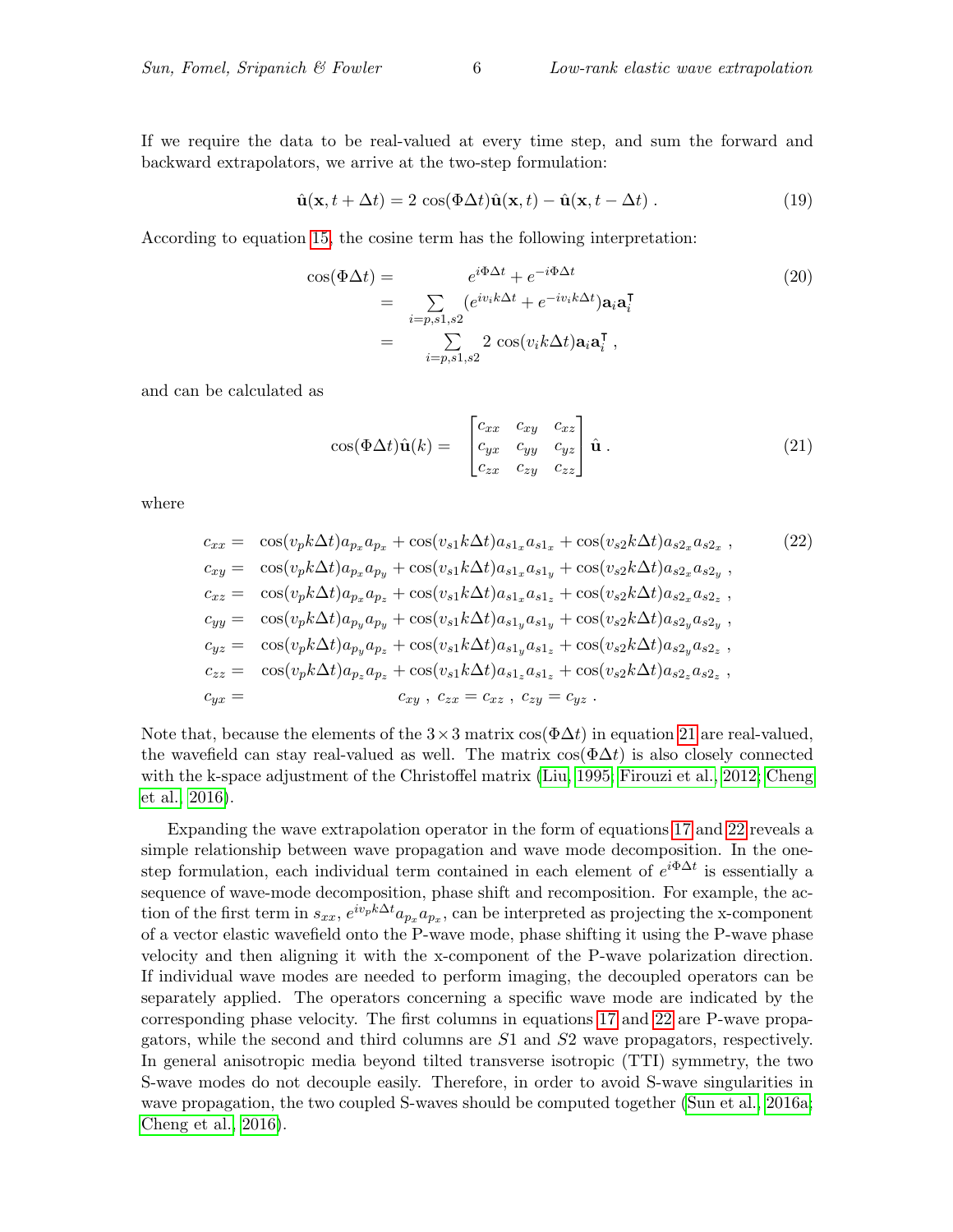The proposed framework, however, does not require explicit wave mode decomposition for wave extrapolation. Therefore, it can significantly reduce the computational cost of wave extrapolation, yet still obtain waves free of instability and dispersion artifacts. We also emphasize that the proposed method is capable of handling general anisotropic media, including the case of triclinic anisotropy.

# Heterogeneous media

In heterogeneous media, the elastic wave equation can be expressed using the Einstein notation:

$$
\rho \ddot{u}_i = (c_{ijkl} u_{k,l})_{,j} = c_{ijkl} u_{k,lj} + c_{ijkl,j} u_{k,l} , \qquad (23)
$$

where dot on top denotes time derivative, comma in subscript denotes spatial derivative and repeated indices imply summation. Analogously, the Christoffel matrix  $\Gamma$  in the case of orthorhombic symmetry can be expanded using the chain rule

$$
\Gamma = DC(x)D^{T}
$$
\n
$$
= DC(x)D^{T}
$$
\n
$$
= \begin{bmatrix}\n\partial_{x} & 0 & 0 & 0 & \partial_{z} & \partial_{y} \\
0 & \partial_{y} & 0 & \partial_{z} & 0 & \partial_{x} \\
0 & 0 & 0 & \partial_{z} & \partial_{y} & \partial_{x} & 0\n\end{bmatrix}\n\begin{bmatrix}\nC_{11} & C_{12} & C_{13} & 0 & 0 & 0 \\
C_{12} & C_{22} & C_{23} & 0 & 0 & 0 \\
C_{13} & C_{23} & C_{33} & 0 & 0 & 0 \\
0 & 0 & 0 & 0 & C_{44} & 0 & 0 \\
0 & 0 & 0 & 0 & 0 & C_{55} & 0 \\
0 & 0 & 0 & 0 & 0 & 0 & C_{66}\n\end{bmatrix}\n\begin{bmatrix}\nC_{11} & C_{12} & C_{13} & 0 & 0 & 0 \\
0 & C_{13} & C_{23} & C_{33} & 0 & 0 & 0 \\
0 & 0 & 0 & 0 & C_{25} & 0 & 0 \\
0 & 0 & 0 & 0 & 0 & C_{66}\n\end{bmatrix}\n\begin{bmatrix}\nC_{11} & 0 & 0 & 0 & 0 \\
C_{12} & C_{22} & C_{23} & 0 & 0 & 0 \\
C_{23} & C_{23} & C_{23} & 0 & 0 & 0 \\
C_{23} & C_{23} & C_{23} & 0 & 0 & 0 \\
C_{23} & C_{23} & C_{23} & 0 & 0 & 0 \\
C_{23} & C_{23} & C_{23} & 0 & 0 & 0 \\
C_{23} & C_{23} & C_{23} & 0 & 0 & 0 \\
C_{23} & C_{23} & C_{23} & 0 & 0 & 0 \\
C_{23} & C_{23} & C_{23} & 0 & 0 & 0 \\
C_{23} & C_{23} & C_{23} & 0 & 0 & 0 \\
C_{23} & C_{23} & C_{23} & 0 & 0 & 0 \\
C_{23} & C_{23} & C_{23} & 0 & 0 & 0 \\
C_{23} & C_{23} & C_{23} & 0 & 0 & 0 \\
C
$$

After spatial Fourier transform,  $-\Gamma \stackrel{\mathscr{F}}{\longrightarrow} \tilde{\Gamma}$ . The Christoffel matrix  $\tilde{\Gamma}$  in the case of orthorhombic anisotropy takes the form:

$$
\tilde{\Gamma} = \begin{bmatrix}\nC_{11}k_x^2 + C_{66}k_y^2 + C_{55}k_z^2 & (C_{12} + C_{66})k_xk_y & (C_{13} + C_{55})k_xk_z \\
(C_{12} + C_{66})k_xk_y & C_{66}k_x^2 + C_{22}k_y^2 + C_{44}k_z^2 & (C_{23} + C_{44})k_yk_z \\
(C_{13} + C_{55})k_xk_z & (C_{23} + C_{44})k_yk_z & C_{55}k_x^2 + C_{44}k_y^2 + C_{33}k_z^2\n\end{bmatrix} - \begin{bmatrix}\n\partial_x C_{11}k_x + \partial_y C_{66}k_y + \partial_z C_{55}k_z & \partial_x C_{12}k_y + \partial_y C_{66}k_x & \partial_x C_{13}k_z + \partial_z C_{55}k_x \\
\partial_y C_{12}k_x + \partial_x C_{66}k_y & \partial_x C_{66}k_x + \partial_y C_{22}k_y + \partial_z C_{44}k_z & \partial_y C_{23}k_z + \partial_z C_{44}k_y \\
\partial_z C_{13}k_x + \partial_x C_{55}k_z & \partial_z C_{23}k_y + \partial_y C_{44}k_z & \partial_x C_{55}k_x + \partial_y C_{44}k_y + \partial_z C_{33}k_z\n\end{bmatrix}.
$$
\n(25)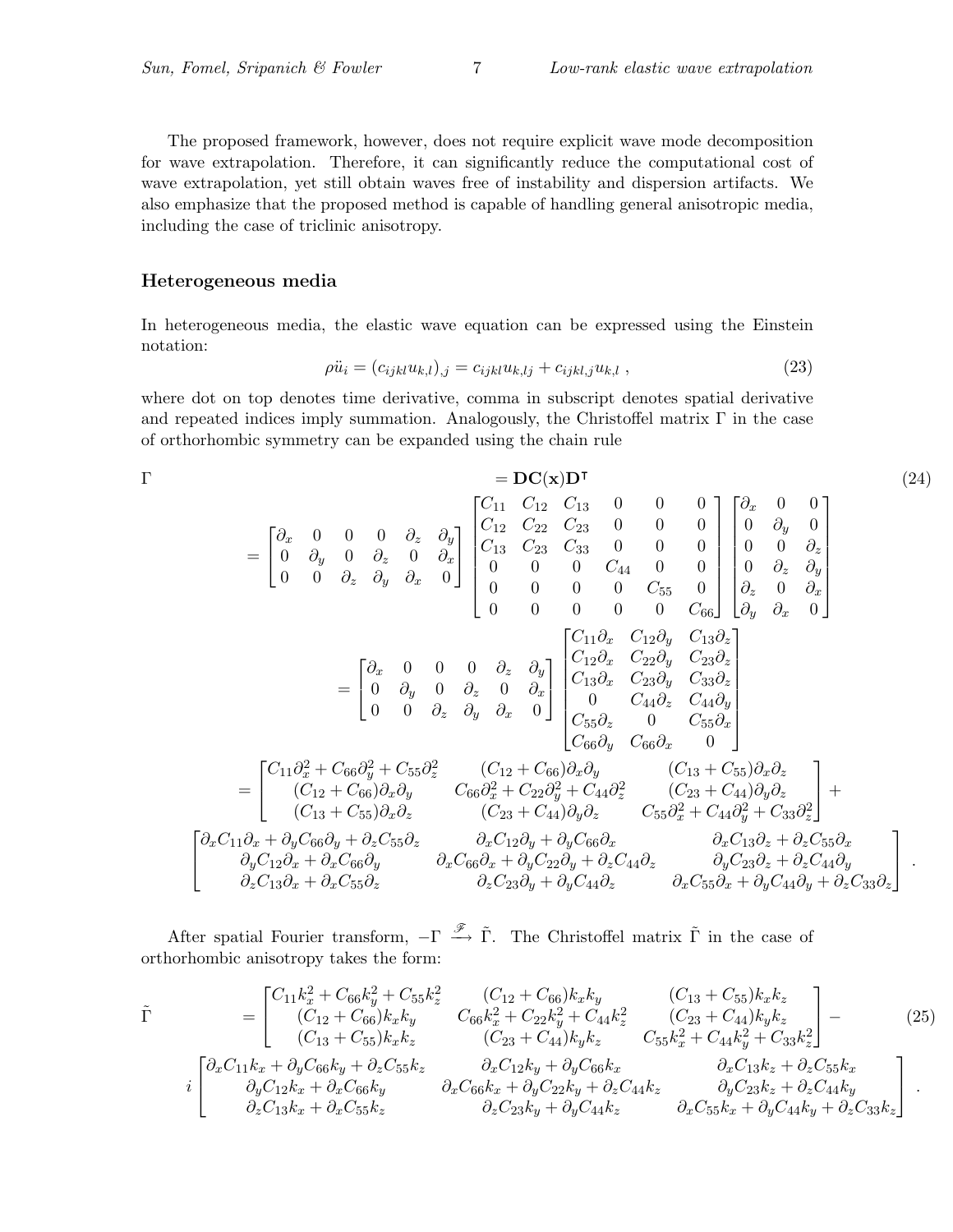When the model is smoothly varying, which is the underlying assumption of wave mode separation [\(Cheng et al., 2014\)](#page-19-9), the gradients of stiffnesses are insignificant. In such cases, the imaginary matrix can be dropped, which leads to the conventional real-valued Christoffel matrix in Equation [12.](#page-3-1) However, in the case of strong heterogeneity, such as at medium interfaces, the gradients of stiffnesses become significant and the imaginary part needs to be taken into account. Because  $\Gamma$  becomes complex and non-Hermitian, the eigendecomposition of the generic matrix  $\bf{A}$  is expressed as

$$
\mathbf{A} = \frac{\tilde{\Gamma}}{\rho} = \mathbf{Q} \mathbf{V} \mathbf{Q}^{-1}
$$
\n
$$
= [\mathbf{a}_1 \quad \mathbf{a}_2 \quad \mathbf{a}_3] \begin{bmatrix} \nu_1^2 & 0 & 0 \\ 0 & \nu_2^2 & 0 \\ 0 & 0 & \nu_3^2 \end{bmatrix} \begin{bmatrix} \hat{\mathbf{a}}_1^* \\ \hat{\mathbf{a}}_2^* \\ \hat{\mathbf{a}}_3^* \end{bmatrix},
$$
\n(26)

where the superscript  $*$  denotes conjugate transpose. Note that the eigenvalues  $\nu_1^2$ ,  $\nu_2^2$  and  $\nu_3^2$ , as well as their corresponding eigenvectors, are complex-valued. Since **Q** is square and  $\mathbf{Q}^{-1}\mathbf{Q} = \mathbf{I}$ :

<span id="page-7-0"></span>
$$
\begin{cases}\n\hat{\mathbf{a}}_i^* \mathbf{a}_j = 1, i = j; \\
\hat{\mathbf{a}}_i^* \mathbf{a}_j = 0, i \neq j.\n\end{cases}
$$

Physically, this means in strongly heterogeneous media, wave mode separation cannot be clearly defined due to wave mode conversion, which is expressed as the imaginary part of eigenvalues. The polarization directions are no longer orthogonal in the real sense – they become orthogonal complex vectors.

The situation stated above does not prevent our framework from performing the correct wavefield extrapolation. The wave extrapolation operator then becomes

$$
e^{i\Phi\Delta t}\hat{\mathbf{u}}(k) = \sum_{i=1,2,3} e^{i\nu_i \Delta t} \mathbf{a}_i \hat{\mathbf{a}}_i^* \hat{\mathbf{u}} \qquad (27)
$$
  
\n
$$
= [\mathbf{a}_1 \quad \mathbf{a}_2 \quad \mathbf{a}_3] \begin{bmatrix} e^{i\nu_1 \Delta t} & 0 & 0 \\ 0 & e^{i\nu_2 \Delta t} & 0 \\ 0 & 0 & e^{i\nu_3 \Delta t} \end{bmatrix} \begin{bmatrix} \hat{\mathbf{a}}_1^* \\ \hat{\mathbf{a}}_2^* \\ \hat{\mathbf{a}}_3^* \end{bmatrix} \hat{\mathbf{u}} \qquad (27)
$$
  
\n
$$
= \begin{bmatrix} \hat{s}_{xx} & \hat{s}_{xy} & \hat{s}_{xz} \\ \hat{s}_{yx} & \hat{s}_{yy} & \hat{s}_{yz} \\ \hat{s}_{zx} & \hat{s}_{zy} & \hat{s}_{zz} \end{bmatrix} \hat{\mathbf{u}} \ ,
$$

where

$$
\hat{s}_{xx} = e^{i\nu_1 \Delta t} a_{1x} \hat{a}_{1x} + e^{i\nu_2 \Delta t} a_{2x} \hat{a}_{2x} + e^{i\nu_3 \Delta t} a_{3x} \hat{a}_{3x} ,
$$
\n
$$
\hat{s}_{xy} = e^{i\nu_1 \Delta t} a_{1x} \hat{a}_{1y} + e^{i\nu_2 \Delta t} a_{2x} \hat{a}_{2y} + e^{i\nu_3 \Delta t} a_{3x} \hat{a}_{3y} ,
$$
\n
$$
\hat{s}_{xz} = e^{i\nu_1 \Delta t} a_{1x} \hat{a}_{1z} + e^{i\nu_2 \Delta t} a_{2x} \hat{a}_{2z} + e^{i\nu_3 \Delta t} a_{3x} \hat{a}_{3z} ,
$$
\n
$$
\hat{s}_{yy} = e^{i\nu_1 \Delta t} a_{1y} \hat{a}_{1x} + e^{i\nu_2 \Delta t} a_{2y} \hat{a}_{2x} + e^{i\nu_3 \Delta t} a_{3y} \hat{a}_{3x} ,
$$
\n
$$
\hat{s}_{yy} = e^{i\nu_1 \Delta t} a_{1y} \hat{a}_{1y} + e^{i\nu_2 \Delta t} a_{2y} \hat{a}_{2y} + e^{i\nu_3 \Delta t} a_{3y} \hat{a}_{3y} ,
$$
\n
$$
\hat{s}_{yz} = e^{i\nu_1 \Delta t} a_{1y} \hat{a}_{1z} + e^{i\nu_2 \Delta t} a_{2y} \hat{a}_{2z} + e^{i\nu_3 \Delta t} a_{3y} \hat{a}_{3z} ,
$$
\n
$$
\hat{s}_{zx} = e^{i\nu_1 \Delta t} a_{1z} \hat{a}_{1x} + e^{i\nu_2 \Delta t} a_{2z} \hat{a}_{2x} + e^{i\nu_3 \Delta t} a_{3z} \hat{a}_{3x} ,
$$
\n
$$
\hat{s}_{zy} = e^{i\nu_1 \Delta t} a_{1z} \hat{a}_{1y} + e^{i\nu_2 \Delta t} a_{2z} \hat{a}_{2y} + e^{i\nu_3 \Delta t} a_{3z} \hat{a}_{3y} ,
$$
\n
$$
\hat{s}_{zz} = e^{i\nu_1 \Delta t} a_{1z} \hat{a}_{1z} +
$$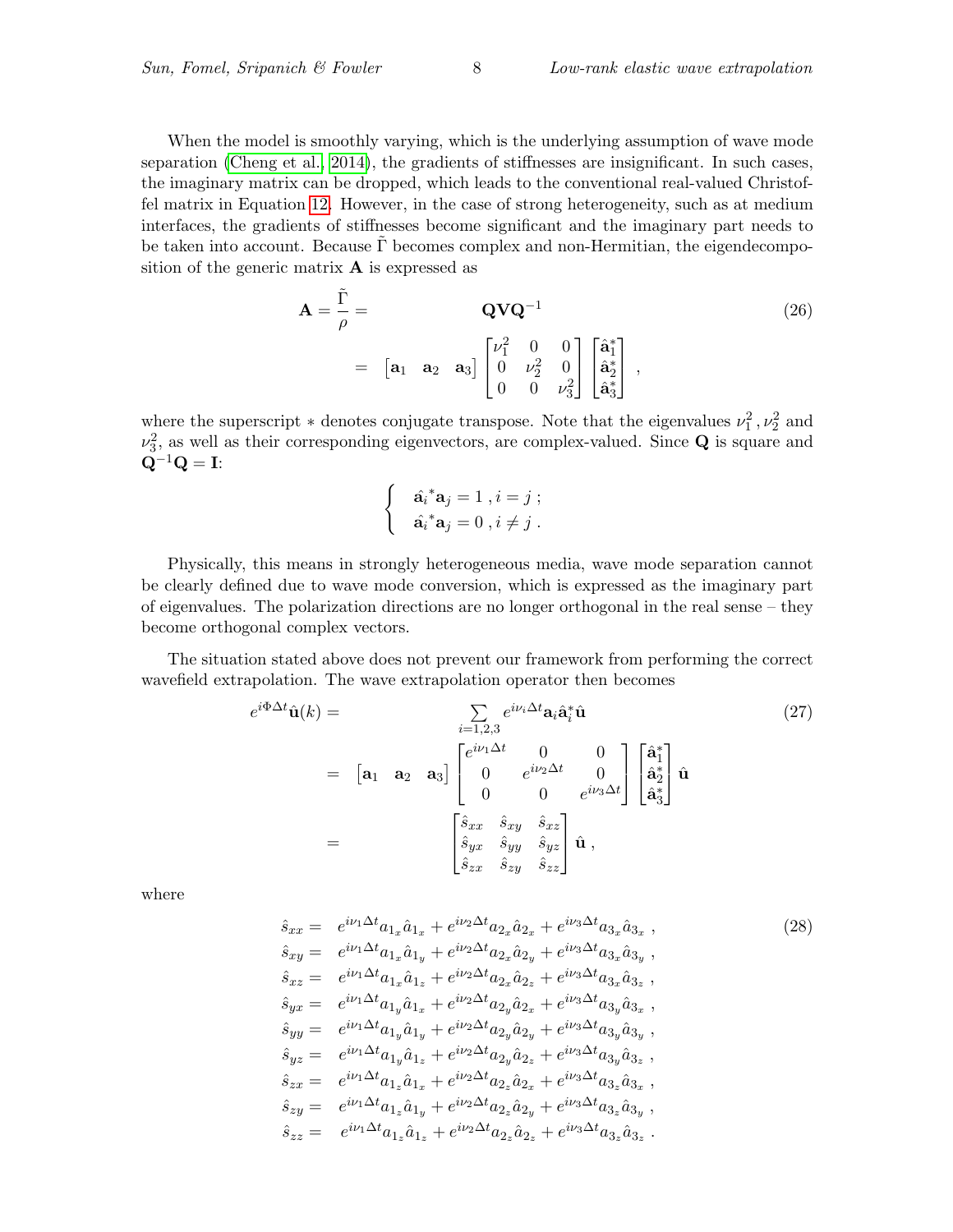Comparing equation [27](#page-7-0) with equation [16,](#page-4-3) we can see that because the eigenvalues that appear in the exponent in equation [27](#page-7-0) are no longer real-valued, the corresponding two-step operators to that in equation [20](#page-5-2) cannot be constructed using Euler's formula.

# Low-rank approximation

So far, we have laid out our basic theory of recursive integral time extrapolation of elastic waves. In mildly heterogeneous media, the Christoffel matrix is SPD. In strongly heterogeneous media, the Christoffel matrix becomes complex-valued and non-Hermitian. However, in both cases, the eigenvalues and eigenvectors of the Christoffel matrix become dependent on both spatial location and propagation direction, in other words, they are functions of both space  $x$  and wavenumber  $k$ . If these operators are implemented straightforwardly, one is faced with the daunting task of computing and storing the complete eigenvalue decomposition of the Christoffel matrix using all the combinations of **x** and **k**, leading to  $\mathcal{O}(N_x^2)$ computational and memory complexity, where  $N_x$  refers to the total number of mesh points in 3D. To perform wave extrapolation in the form of integral operators, one would have to multiply matrices with vectors in dimension of  $N_x$ , leading to a computational complexity of  $\mathcal{O}(N_x^2)$ . This is simply infeasible for practical applications.

In this work, to efficiently apply the derived Fourier Integral Operators (FIOs), we proposed to apply the low-rank decomposition [\(Fomel et al., 2013\)](#page-20-8) on the mixed-domain wave extrapolation matrices. Take the wave extrapolation operator in equation [27,](#page-7-0)  $e^{i\Phi\Delta t}$ , as an example. We propose to apply low-rank approximation on each individual element of its expansion. For instance, the  $\hat{s}_{xx}$  element, which operates on the x-component of the input vector wavefield and outputs to the x-component of the output vector wavefield, can be approximated as [\(Fomel et al., 2013\)](#page-20-8):

$$
\hat{s}_{xx}(\mathbf{x}, \mathbf{k}) \approx \sum_{m=1}^{M} \sum_{n=1}^{N} \hat{s}_{xx}(\mathbf{x}, \mathbf{k}_m) a_{mn} \hat{s}_{xx}(\mathbf{x}_n, \mathbf{k}) ,
$$
\n(29)

where  $\hat{s}_{xx}(\mathbf{x}, \mathbf{k}_m) = \mathbf{U}$  and  $\hat{s}_{xx}(\mathbf{x}_n, \mathbf{k}) = \mathbf{V}^*$  are sampled representative columns and rows from the original matrix  $\hat{s}_{xx}(\mathbf{x}, \mathbf{k}) = \mathbf{W}$ , M and N are the numerical ranks of matrix  $\mathbf{W}$ , and the matrix  $a_{mn} = \mathbf{A}$  is obtained from minimizing

$$
\min_{\mathbf{A}} \|\mathbf{W} - \mathbf{U}\mathbf{A}\mathbf{V}^*\|_F. \tag{30}
$$

Similarly,  $\hat{s}_{xy}$  and  $\hat{s}_{xz}$  can be approximated as:

$$
\hat{s}_{xy}(\mathbf{x}, \mathbf{k}) \approx \sum_{m=1}^{M} \sum_{n=1}^{N} \hat{s}_{xy}(\mathbf{x}, \mathbf{k}_m) b_{mn} \hat{s}_{xy}(\mathbf{x}_n, \mathbf{k}) ,
$$
\n(31)

$$
\hat{s}_{xz}(\mathbf{x}, \mathbf{k}) \approx \sum_{m=1}^{M} \sum_{n=1}^{N} \hat{s}_{xz}(\mathbf{x}, \mathbf{k}_m) c_{mn} \hat{s}_{xz}(\mathbf{x}_n, \mathbf{k}) . \tag{32}
$$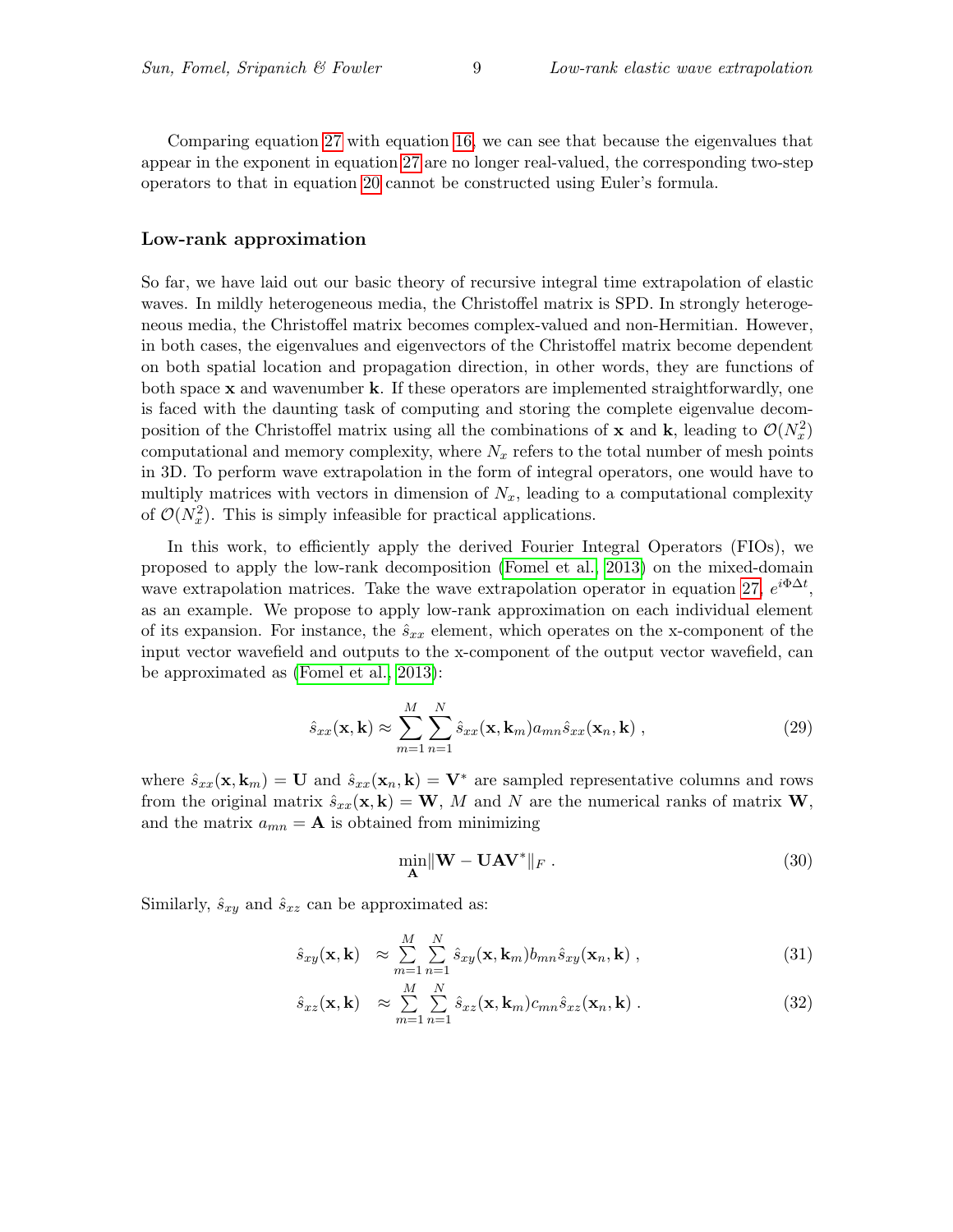The computation of  $\hat{u}_x(\mathbf{x}, t + \Delta t)$  then becomes:

$$
\hat{u}_x(\mathbf{x}, t + \Delta t) \approx \sum_{m=1}^M \hat{s}_{xx}(\mathbf{x}, \mathbf{k}_m) \left( \sum_{n=1}^N a_{mn} \left( \int e^{i\mathbf{x} \mathbf{k}} \hat{s}_{xx}(\mathbf{x}_n, \mathbf{k}) \hat{u}_x(\mathbf{k}, t) d\mathbf{k} \right) \right) \tag{33}
$$
\n
$$
+ \sum_{m=1}^M \hat{s}_{xy}(\mathbf{x}, \mathbf{k}_m) \left( \sum_{n=1}^N b_{mn} \left( \int e^{i\mathbf{x} \mathbf{k}} \hat{s}_{xy}(\mathbf{x}_n, \mathbf{k}) \hat{u}_y(\mathbf{k}, t) d\mathbf{k} \right) \right) \newline + \sum_{m=1}^M \hat{s}_{xz}(\mathbf{x}, \mathbf{k}_m) \left( \sum_{n=1}^N c_{mn} \left( \int e^{i\mathbf{x} \mathbf{k}} \hat{s}_{xz}(\mathbf{x}_n, \mathbf{k}) \hat{u}_z(\mathbf{k}, t) d\mathbf{k} \right) \right) .
$$

The computation of  $y$  and  $z$  components can be carried out in a similar fashion. The computational cost of applying each FIO reduces to a complexity of  $\mathcal{O}(NN_r \log N_r)$ , where  $\mathcal{O}(N_x \log N_x)$  is the complexity of one forward or inverse Fast Fourier Transform (FFT), and  $N$  is the numerical rank of the low-rank approximation, which is 1 for homogeneous media and  $\mathcal{O}(1)$  for heterogeneous media.

## Energy-norm imaging condition

The proposed method is well-suited for applications to elastic imaging and inversion using multi-component seismic data. In this section, we derive the energy-norm imaging condition using analytical wavefield, and show its connection to wave-mode decomposition.

The energy norm with respect to a SPD matrix M can be defined as:

$$
e^{2}(\mathbf{u}) = ||\mathbf{u}||_{\mathbf{M}} = \mathbf{u}^{\mathsf{T}} \mathbf{M} \mathbf{u} . \tag{34}
$$

In the acoustic case, the imaging condition based on the energy-norm is also referred to as the impedance sensitivity kernal [\(Zhu et al., 2009\)](#page-22-5) or the inverse scattering imaging condition [\(Whitmore and Crawley, 2012\)](#page-21-13):

<span id="page-9-4"></span>
$$
I_a = \rho \mathbf{u}_t^{\mathsf{T}} \mathbf{w}_t + (v \nabla \mathbf{u})^{\mathsf{T}} (v \nabla \mathbf{w}) . \tag{35}
$$

For general elastic media, the energy norm imaging condition can be expressed as [\(Kiyashchen](#page-20-18)ko [et al., 2007;](#page-20-18) [Rocha et al., 2016\)](#page-21-14)

<span id="page-9-1"></span><span id="page-9-0"></span>
$$
I_e = \rho \mathbf{u}_t^{\mathsf{T}} \mathbf{w}_t + \mathbf{u}^{\mathsf{T}} \mathbf{D} \mathbf{C} \mathbf{D}^{\mathsf{T}} \mathbf{w} . \tag{36}
$$

Using the analytic wavefield, equation [36](#page-9-0) becomes

$$
I_e = \rho(\mathbf{u}_t^{\mathsf{T}} \mathbf{w}_t + \mathbf{u}^{\mathsf{T}} \mathbf{A} \mathbf{w}) = \rho(\mathbf{u}_t^{\mathsf{T}} \mathbf{w}_t + \mathbf{u}^{\mathsf{T}} \Phi^{\mathsf{T}} \Phi \mathbf{w}) = \mathscr{R} \left[ \rho(\Phi \hat{\mathbf{u}})^*(\Phi \hat{\mathbf{w}}) \right],\tag{37}
$$

where  $\mathscr R$  represents the operator of taking the real part. In a locally homogeneous medium, equation [37](#page-9-1) can be expressed as

<span id="page-9-2"></span>
$$
I_e = \mathcal{R} \left[ \mathcal{F}^{-1} \left[ \rho \hat{\mathbf{u}}^* \mathbf{A} \hat{\mathbf{w}} \right] \right] \tag{38}
$$

where  $\mathscr{F}^{-1}$  represents inverse spatial Fourier transform. A is SPD and has the eigenvalue decomposition as equation [13,](#page-3-2) and the part in the wavenumber domain of equation [38](#page-9-2) can be further expanded as

<span id="page-9-3"></span>
$$
\rho \hat{\mathbf{u}}^* \mathbf{A} \hat{\mathbf{w}} = \rho (\mathbf{Q}^{\mathsf{T}} \hat{\mathbf{u}})^* \mathbf{V} \mathbf{Q}^{\mathsf{T}} \hat{\mathbf{w}} \n= [\hat{\mathbf{u}}_p^* \quad \hat{\mathbf{u}}_{s1}^* \quad \hat{\mathbf{u}}_{s2}^*] \begin{bmatrix} v_p^2 k^2 & 0 & 0 \\ 0 & v_{s1}^2 k^2 & 0 \\ 0 & 0 & v_{s2}^2 k^2 \end{bmatrix} \begin{bmatrix} \hat{\mathbf{w}}_p \\ \hat{\mathbf{w}}_{s1} \\ \hat{\mathbf{w}}_{s2} \end{bmatrix} \n= \sum_{i=p,s1,s2} v_i^2 k^2 \hat{\mathbf{u}}_i^* \hat{\mathbf{w}}_i .
$$
\n(39)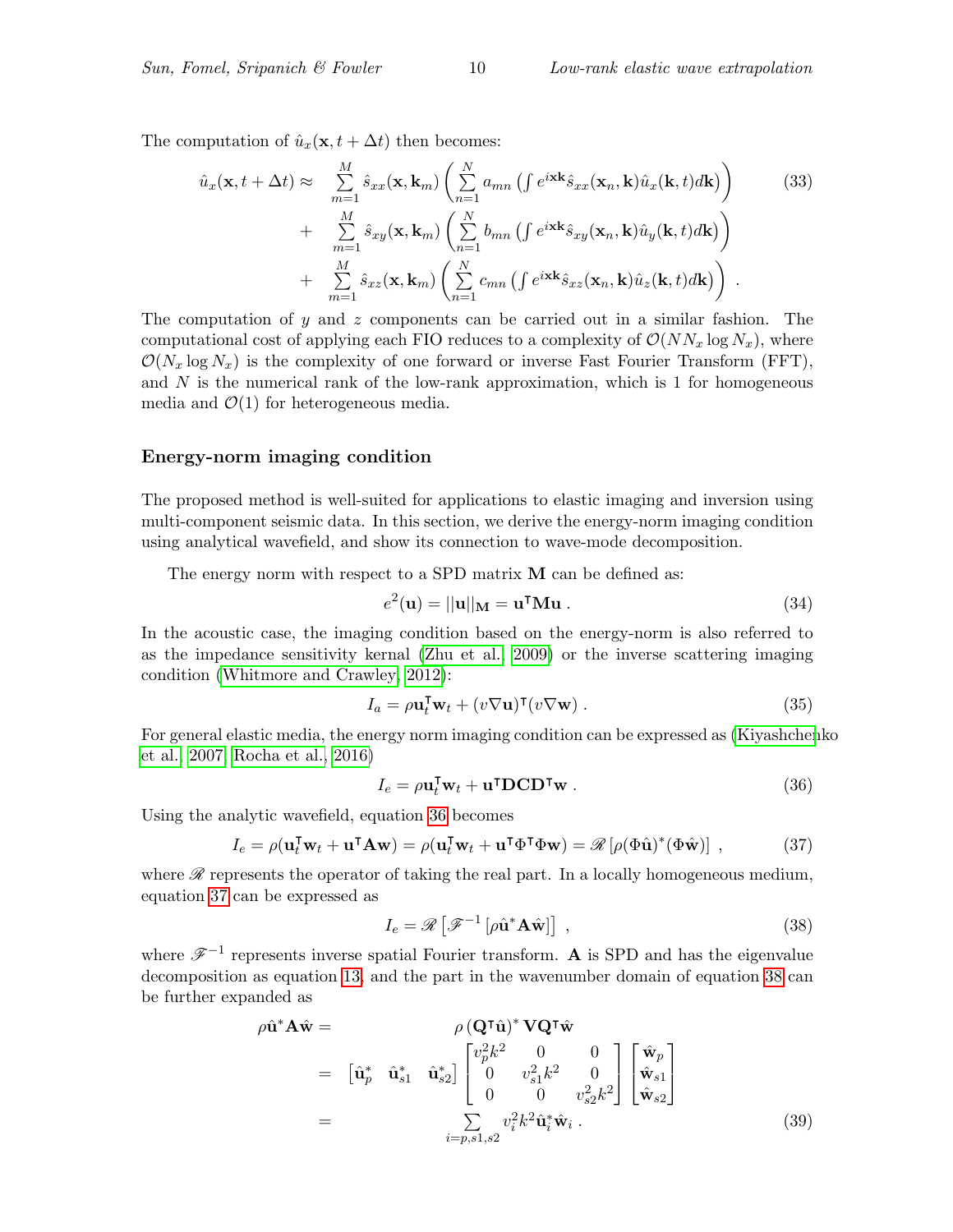Equation [39](#page-9-3) corresponds to the summation of the image produced by three pure wave-mode reflections (P-P, S1-S1 and S2-S2 images) using the formula prescribed in equations [35.](#page-9-4) Therefore, the proposed framework provides the possibility of individually accessing the contribution of each wave-mode in the elastic energy-norm imaging condition, in addition to outputing their summation.

The imaging condition prescribed in equation [38](#page-9-2) is the cross-correlation of two positivefrequency analytical wavefields. This corresponds to the back-scattering part of the wavefield. If one instead performs cross-correlation between two wavefield with opposite signs of frequency, e.g.  $\mathbf{u}^*$  only contains negative frequency and w only contains positive frequency, it will lead to a different forward-scattering imaging condition

<span id="page-10-0"></span>
$$
I_t = \mathscr{R}\left[\mathscr{F}^{-1}\left[\rho \hat{\mathbf{u}} \mathbf{A} \hat{\mathbf{w}}\right]\right] = \rho(-\mathbf{u}_t^{\mathsf{T}} \mathbf{w}_t + \mathbf{u}^{\mathsf{T}} \mathbf{A} \mathbf{w}).\tag{40}
$$

The forward-scattering imaging condition corresponds to the tomographic correlation between two wavefields. It is conventionally treated as low-frequency noise in RTM, but is what FWI needs for performing low-frequency updates in the velocity gradient Díaz and [Sava \(2012,](#page-20-19) [2013\)](#page-20-20); [Ramos-Martinez et al. \(2016\)](#page-21-15). Equation [40](#page-10-0) can also be expanded in a similar fashion as equation [39](#page-9-3) to access individual contributions from each wave mode.

It is important to note that the inverse- and forward-scattering imaging conditions using scalar and vector analytical wavefields discussed in this section are not restricted to one-step wave extrapolation. There are different ways of obtaining an analytical wavefield using conventional finite-different or pseudo-spectral wave extrapolation, for example, by separately propagating a wavefield using a Hilbert-transformed source wavelet [\(Shen and](#page-21-12) [Albertin, 2015;](#page-21-12) [Hu et al., 2016\)](#page-20-14) and use it as the imaginary part of the analytical wavefield.

## NUMERICAL EXAMPLES

In this section, we use various synthetic models to test the one-step version of the proposed low-rank RITE method.

We first test the accuracy and stability of the proposed method in a two-layer orthorhombic model, and compare it with the conventional finite-difference and pseudospectral methods. We construct a two-layer orthorhombic model on a  $100 \times 100 \times 100$  grid with the density-normalized stiffness tensor (in  $km^2/s^2$ ) of the first layer given in equation [41](#page-11-0) [\(Schoenberg and Helbig, 1997\)](#page-21-16), and the second layer being a scaled version of the first layer by a factor of 1.8. We apply triangle smoothing in the vertical direction with a radius of 4. The spatial sampling rate in all directions of the grid is  $10 \, \text{m}$ . A displacement source is oriented at 45° tilt and 45° azimuth and injected at  $x = 0.5$  km,  $y = 0.5$  km,  $z = 0.4$  km. The source wavelet has a peak frequency of [3](#page-13-0)5  $Hz$ . A wavefield snapshot shown in Figure 3 was taken at 0.18 s. The wavefield that was modeled by eighth-order finite-difference in space and second-order finite-difference in time using a time-step size of 1 ms suffers from strong dispersion artifacts (Figure [1a\)](#page-11-1), while the wavefield modeled by pseudospectral method in space and second-order finite-difference in time is free of spatial dispersions. However, increasing the time step size to 2 ms leads to numerical instability of both methods, and thus the results are not shown. In comparison, the proposed low-rank RITE method shows an accurate result free from dispersion and instability using increasing time step sizes of 1 ms,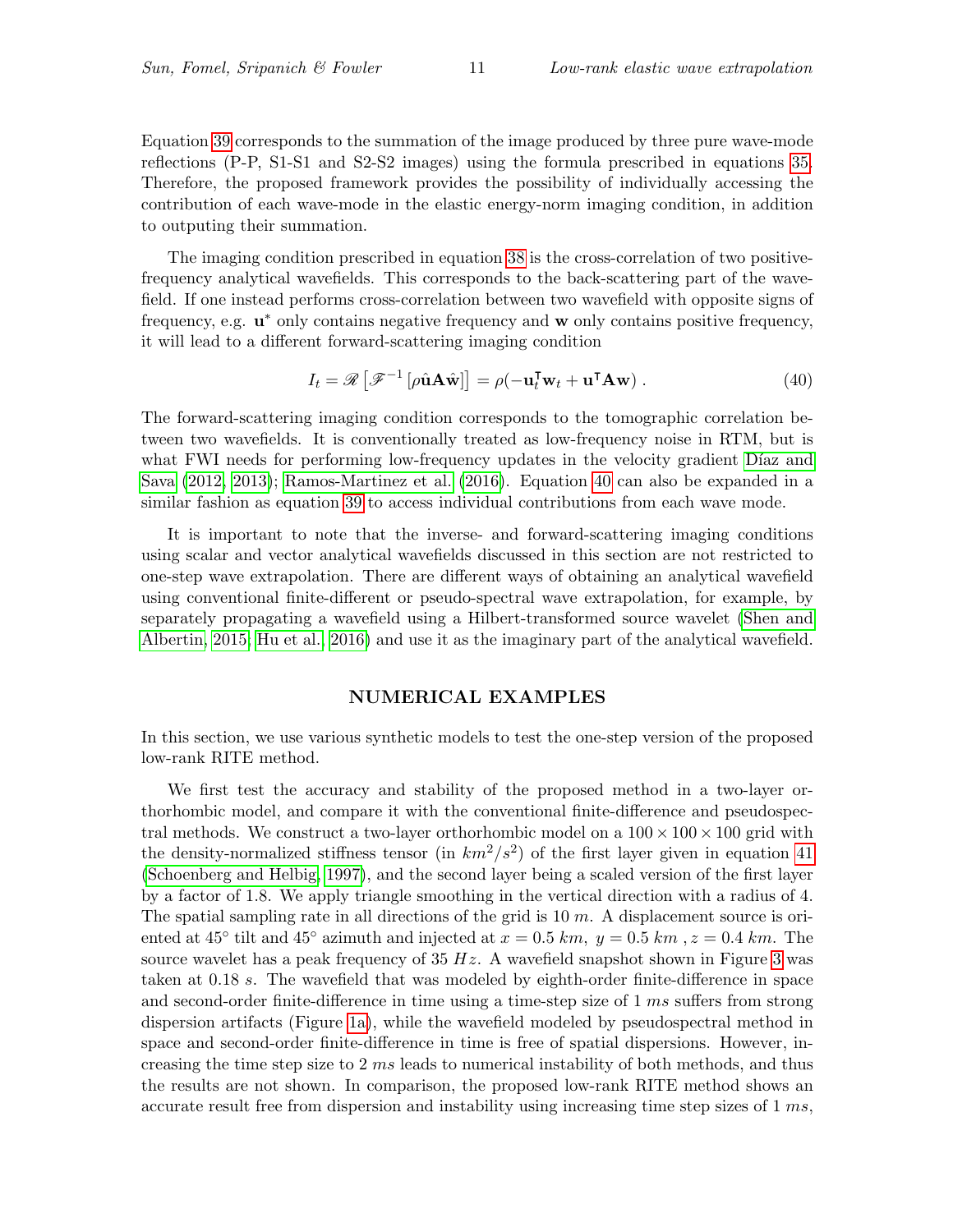<span id="page-11-1"></span>

Figure 1: Wavefield snapshot of wavefield propagation in a two-layer orthorhombic model using the finite-difference method (a) and the pseudospectral method (b) with a step size of 1 ms. twolayer3d/ ORTw-fd-1,ORTw-ps-1

 $2 \, ms$ ,  $4 \, ms$  and  $8 \, ms$  (Figure [3\)](#page-13-0).

<span id="page-11-0"></span>
$$
\begin{bmatrix} 9 & 3.6 & 2.25 & 0 & 0 & 0 \ 3.6 & 9.84 & 2.4 & 0 & 0 & 0 \ 2.25 & 2.4 & 5.9375 & 0 & 0 & 0 \ 0 & 0 & 0 & 2 & 0 & 0 \ 0 & 0 & 0 & 0 & 1.6 & 0 \ 0 & 0 & 0 & 0 & 0 & 2.182 \end{bmatrix}
$$
(41)

Next, to test wave extrapolation accuracy at a medium interface, where strong heterogeneity occurs, we use the same two-layer orthorhombic model without smoothing in the vertical direction. Figure [3](#page-13-0) shows wavefield snapshots taken at  $t = 0.18$  s. Because of the strong contrast at the medium interface, the transmitted and reflected waves calculated by the proposed method including the stiffness gradient terms demonstrates noticeable amplitude and phase differences compared with the waves calculated by ignoring the gradient terms. Figure [4a](#page-14-0) shows interleaved shot gathers extracted at  $Z = 100$  m, which compares the modeled data by the low-rank method and the pseudo-spectral method, both with and without accounting for the stiffness gradient terms. We can observe that for either the lowrank or the pseudo-spectral methods, modeled direct P- and S-arrivals are identical while reflected P- and S-arrivals show obvious difference in both amplitude and phase due to the missing of stiffness gradient terms. To validate our observation, we also carry out wave extrapolation using the pseudo-spectral method by solving first- and second-order elastic wave equations. Their shot gather, shown in Figure [4b,](#page-14-1) demonstrates the same phenomena. Finally, in Figure [4c,](#page-14-2) we interleave the amplitude-normalized shot gathers from low-rank RITE solution including the stiffness gradients, togethr with a pseudo-spectral solution of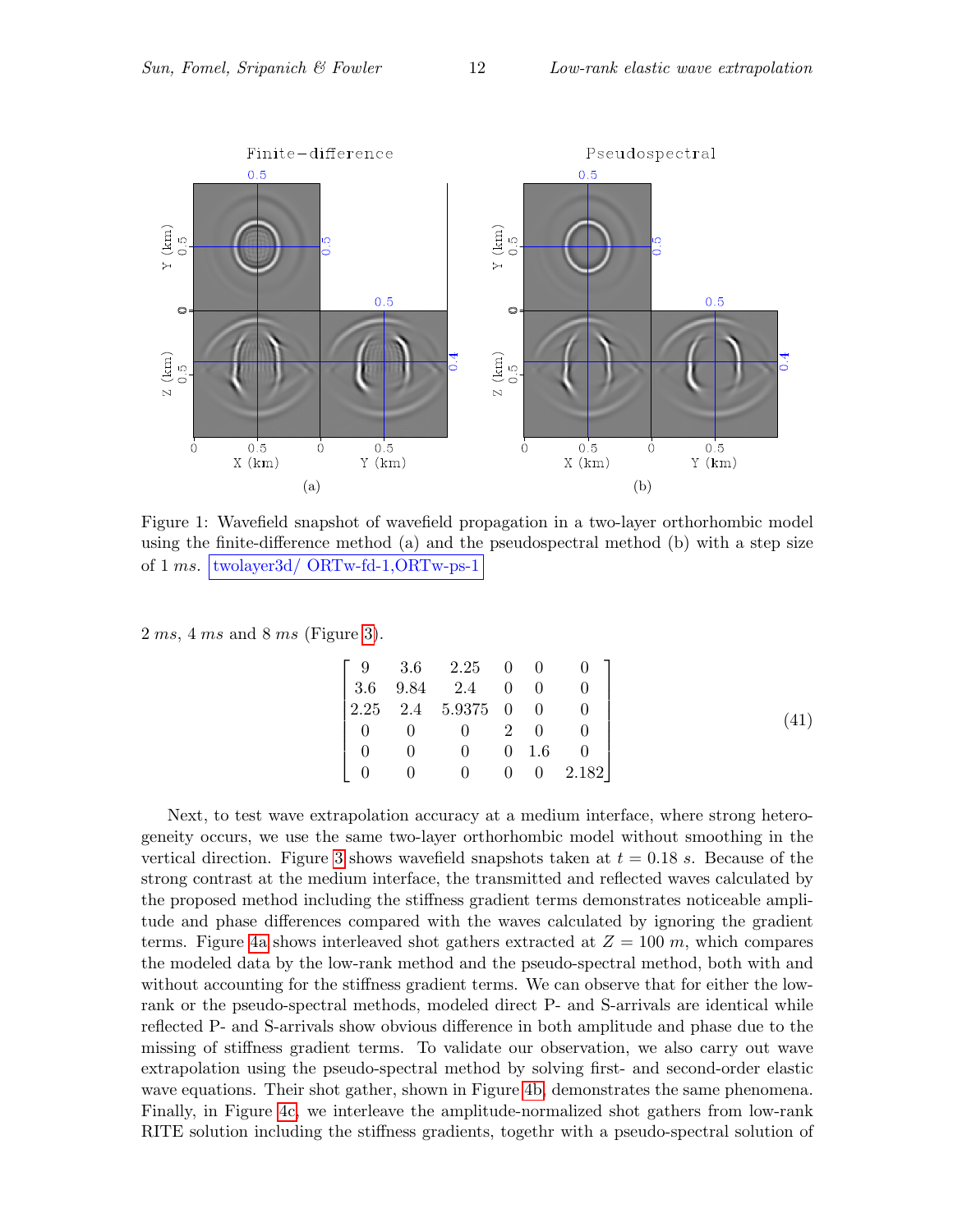

Figure 2: Wavefield snapshot of wavefield propagation in a two-layer orthorhombic model using the proposed low-rank RITE method with a step size of  $1 \ ms$  (a),  $2 \ ms$  (b),  $4 \ ms$  (c) and 8 ms (d). twolayer3d/ ORTw-lr-1,ORTw-lr-2,ORTw-lr-4,ORTw-lr-8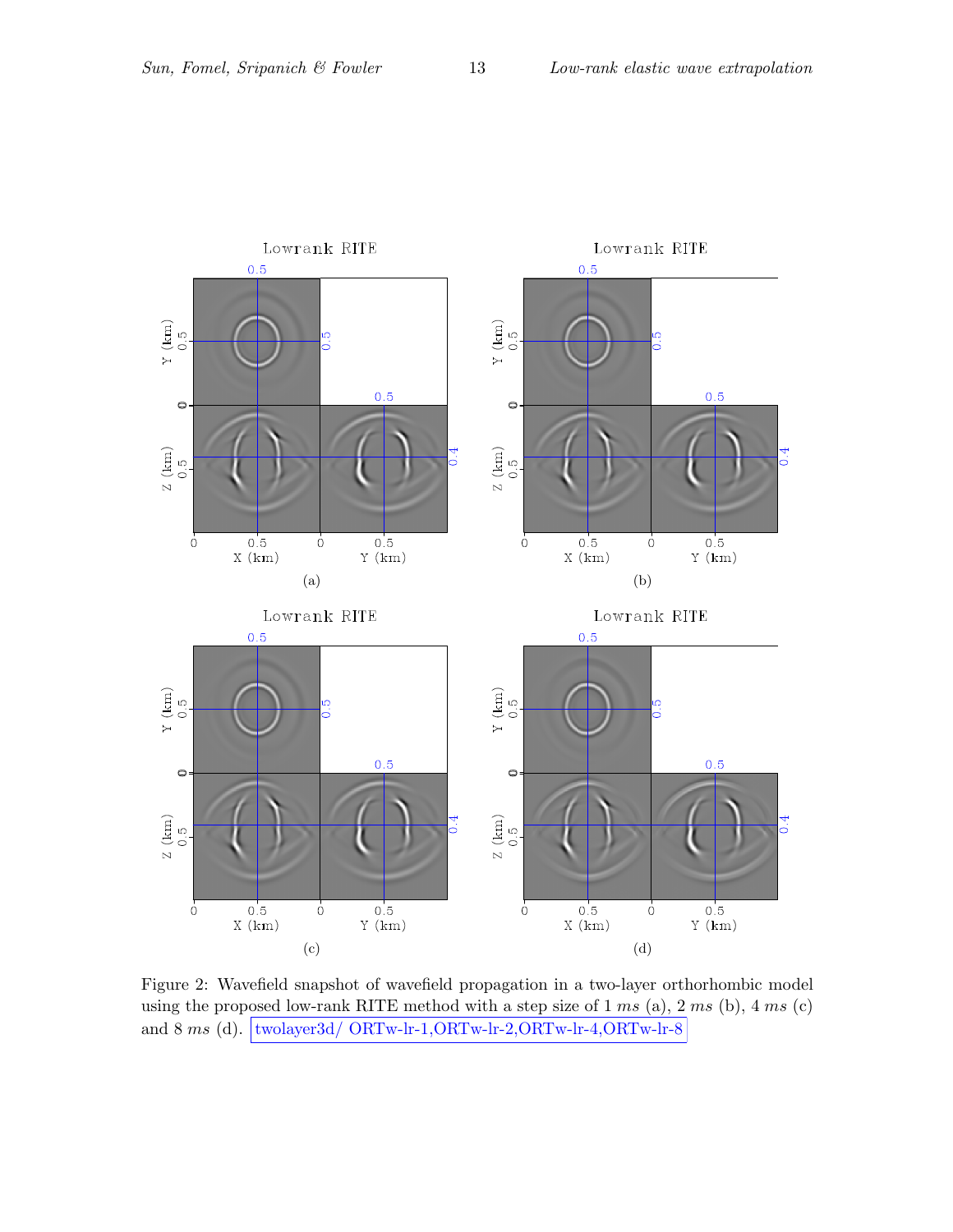

<span id="page-13-0"></span>Figure 3: Wavefield snapshot of wavefield propagation in a two-layer orthorhombic model using the low-rank RITE method with (a) and without (b) accounting for the gradient of stiffnesses. | gradient/ ORTw-lr-1,ORTw-lr0-1

the first-order equations. They demonstrate almost identical amplitude and phase behavior. In terms of computational cost, the numerical ranks of the wave extrapolation matrices are 2 when the stiffness gradient terms are not included, while the ranks increase to 5 when the gradient terms are included.

In the third example, we test the ability of the proposed method to model decomposed wave mode propagation in a more general anisotropic medium, a triclinic medium. We use the lab measurements from [Mah and Schmitt \(2003\)](#page-21-17) as the background model, with the stiffness tensors (in GPa) of the triclinic model shown in equation [42,](#page-13-1) which is then normalized by a mass density of 1.395  $kg/m^3$ . We then add spherical perturbations centered at  $Z = 400$   $m, X = 500$   $m, Y = 500$  m to all the density normalized stiffness tensors to make the models mildly heterogeneous. Using the same mesh size as the previous example, and a time step size of  $1 \, \text{ms}$ , the proposed method is capable of accurately and separately propagating P- and S-waves in the triclinic medium (Figure [5\)](#page-15-0) using equation [16.](#page-4-3) The two S-wave modes are propagated together since they do not decouple easily. Both the P- and coupled S-waves are free of numerical dispersion and instablity. The numercial ranks of the wave extrapolation matrices for this test are 3.

<span id="page-13-1"></span>
$$
\begin{bmatrix} 14.9 & 6.3 & 5.2 & 0.7 & 0.9 & -0.5 \\ 6.3 & 14.9 & 5.7 & 0.8 & 1.5 & -0.4 \\ 5.2 & 5.7 & 10.0 & 0.7 & 0.8 & 0.1 \\ 0.7 & 0.8 & 0.7 & 3.3 & -0.1 & 0.1 \\ 0.9 & 1.5 & 0.8 & -0.1 & 3.0 & 0.2 \\ -0.5 & -0.4 & 0.1 & 0.1 & 0.2 & 3.7 \end{bmatrix}
$$
(42)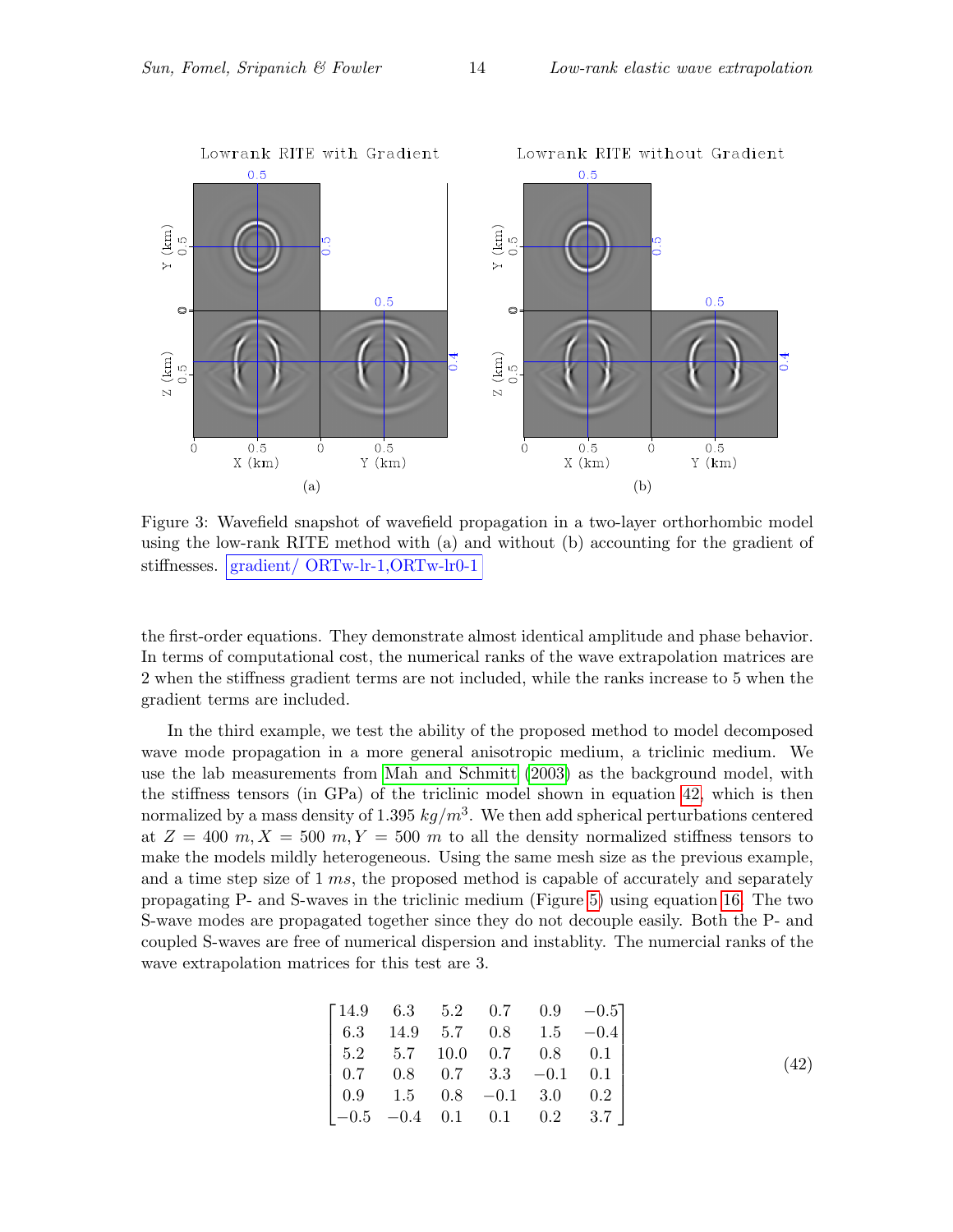<span id="page-14-1"></span><span id="page-14-0"></span>

<span id="page-14-2"></span>Figure 4: Interleaved shot gathers extracted at  $Z = 100$  m between wavefield modeled by (a) the low-rank method with and without including the stiffness gradient terms; (b) the pseudo-spectral method with and without including the stiffness gradient terms; and (c) the pseudo-spectral method and the low-rank method, both including the stiffness gradient terms. The odd-numbered traces correspond to the methods mentioned first. gradient/ inter-lr,inter-ps,inter-pslr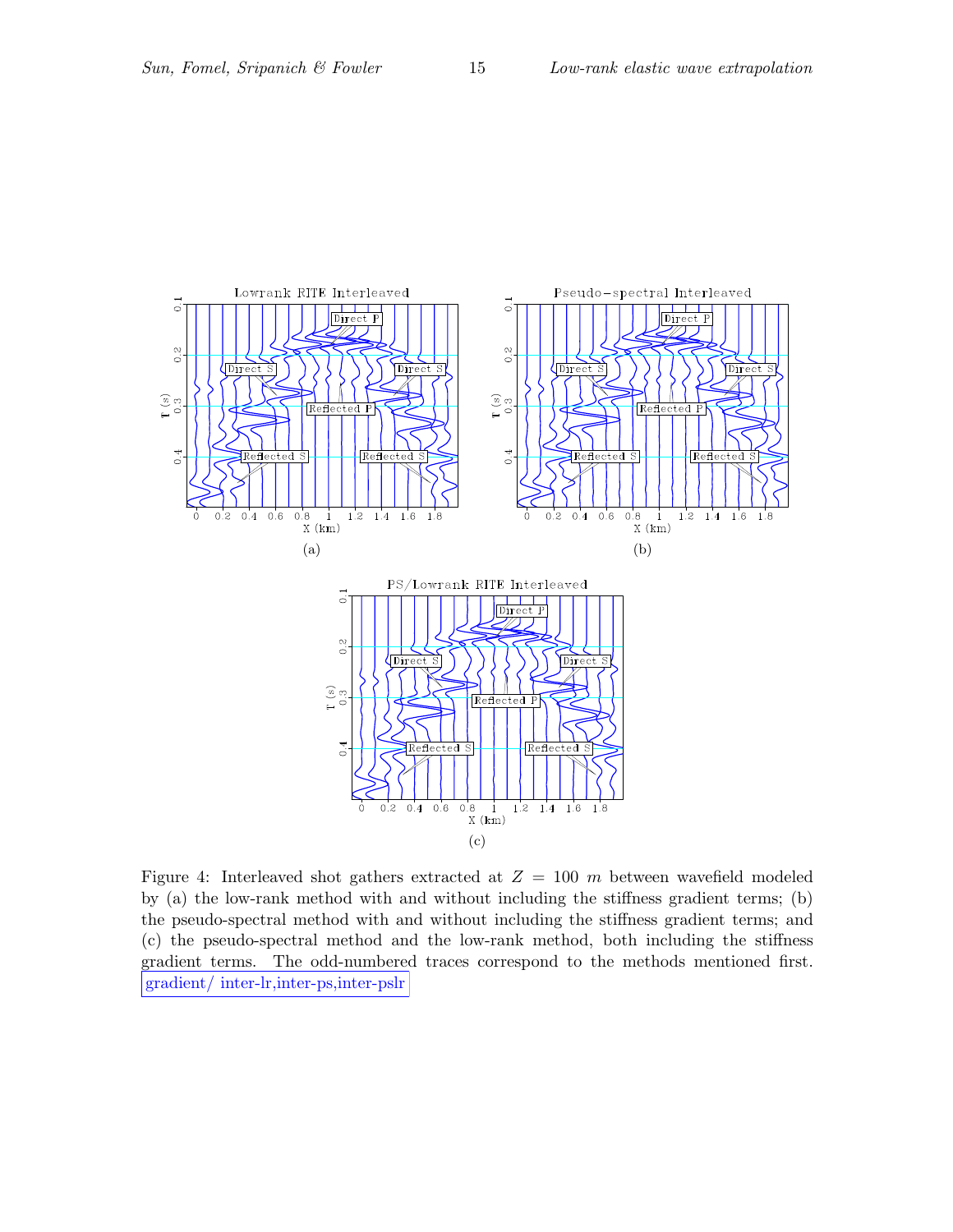

<span id="page-15-0"></span>Figure 5: Wavefield snapshot of (a) P-wave and (b) coupled S-waves propagation in a perturbed triclinic model using the proposed low-rank RITE method with a step size of 1 ms. homotric3d-dc/ TRIw-lr-p,TRIw-lr-s



<span id="page-15-1"></span>Figure 6: (a) C11 of an orthorhommic model based on the French model. french-dc/ ORTc-11-f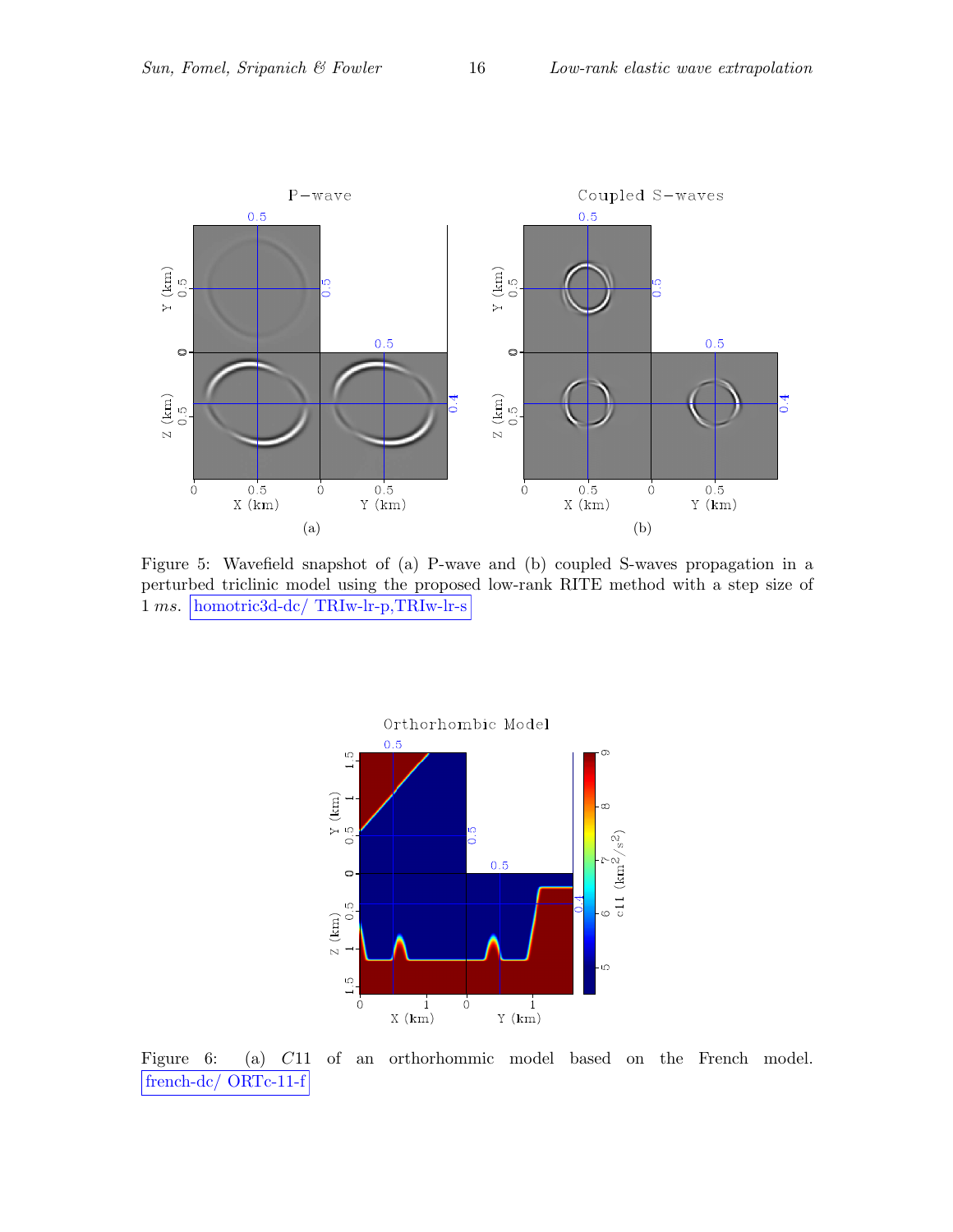<span id="page-16-0"></span>

<span id="page-16-1"></span>Figure 7: (a) The x-component of decoupled P-wavefield at  $t = 0.39s$ . (b) A portion of the wavefield centered at  $Z = 0.64$  km,  $X = 0.89$  m,  $Y = 0.93$  m. french-dc/ ORTw-lr-p-x,snap-p-x-cut

<span id="page-16-2"></span>

<span id="page-16-3"></span>Figure 8: Wavenumber amplitude spectrum of (a) the analytical wavefield, and (b) its real part. french-dc/ freq-p-x,freq-p-x2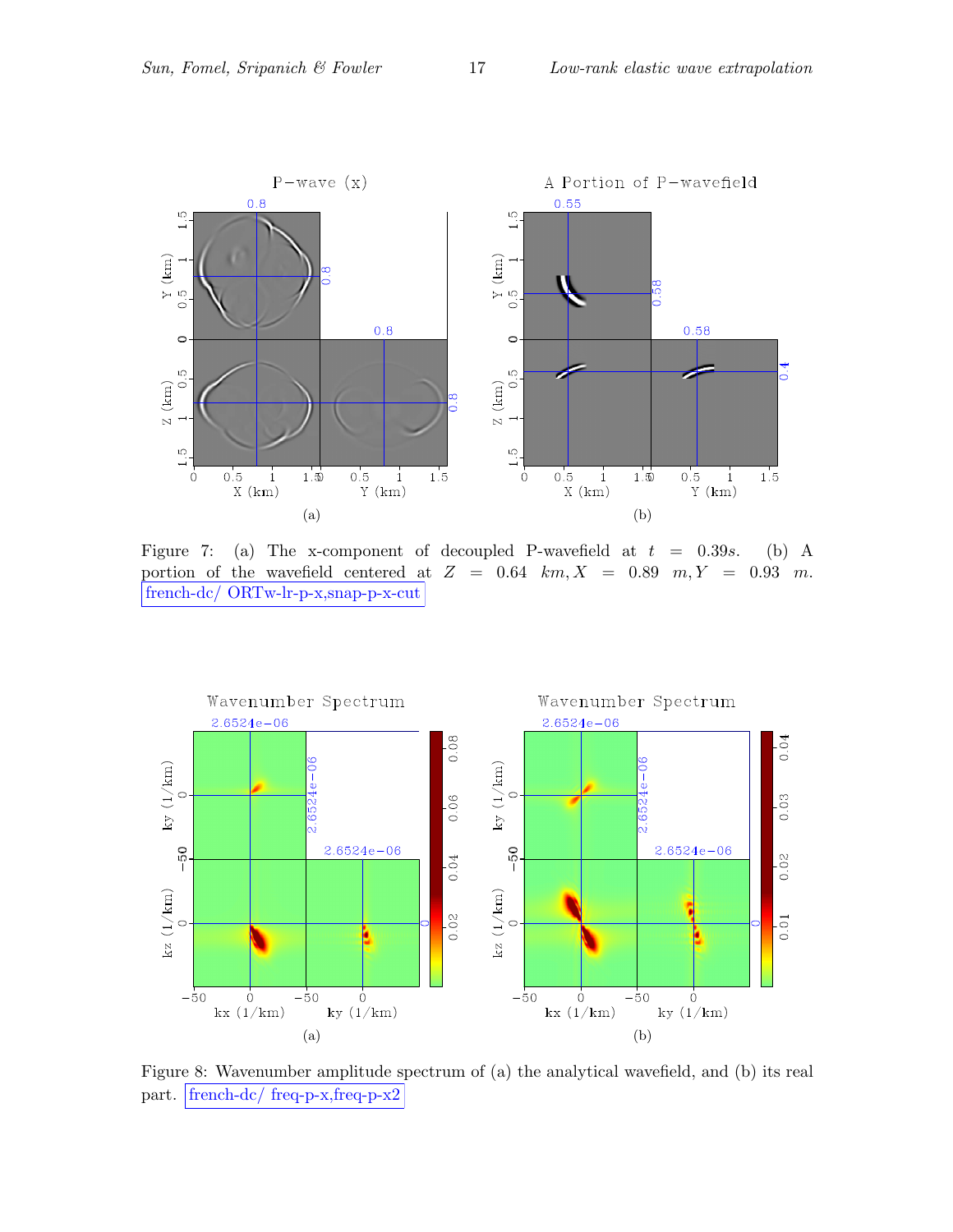

<span id="page-17-1"></span><span id="page-17-0"></span>Figure 9: The decomposition of wavefield into up- and down-going directions. (a) The up-going P-wave, and (b) the up-going S-wave. (c) The down-going P-wave. (d) The down-going S-wave. french-dc/ snap-p-x-up,snap-s-x-up,snap-p-x-dn,snap-s-x-dn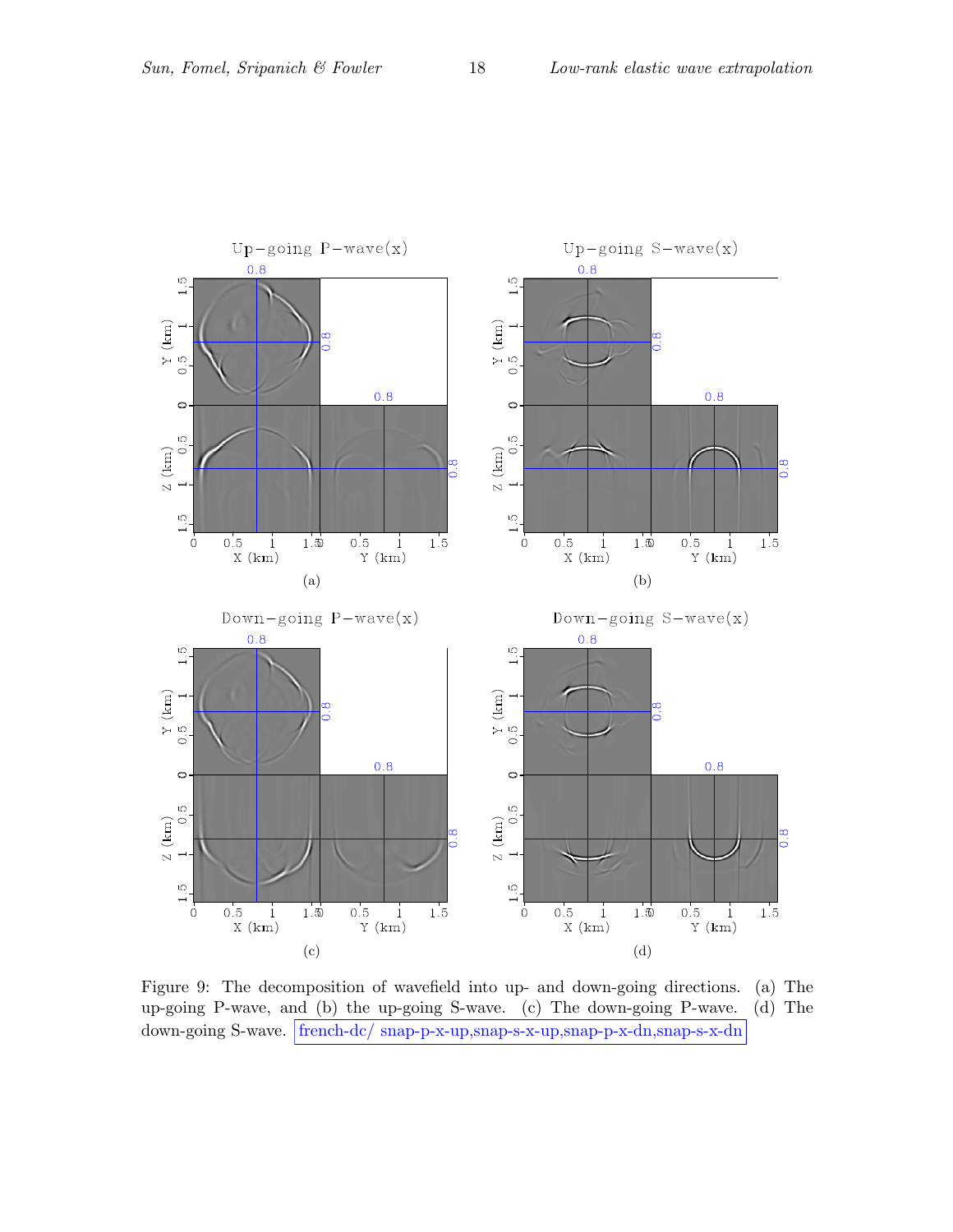In the last example, we demonstrate one advantage of the proposed method for seismic imaging applications, the accessibility of directional information of wavefield. For a realvalued wavefield, the propagation direction cannot be uniquely defined in the wavenumber domain because of its symmetric wavenumber spectrum about zero [\(Hu et al., 2016\)](#page-20-14). This is due to the fact that the real-valued wavefield contains both positive and negative frequency components. The analytical wavefield, on the other hand, has decoupled positive and negative frequency components, so its wavenumber spectrum reveals the direction of wavefield propagation. To demonstrate this fact, we construct an orthorhombic model based on the French model [\(French, 1974\)](#page-20-21), with its C11 component shown in Figure [6.](#page-15-1) We use equation [16](#page-4-3) to calculate a decoupled P-wavefield, whose x-component at  $t = 0.39$  s is shown in Figure [7a.](#page-16-0) We select a portion of the wavefield centered at  $Z = 0.4 \ km, X = 0.58 \ m, Y = 0.58 \ m$  propagating in the direction negative along all three axes, as shown in Figure [7b.](#page-16-1) Figure [8a](#page-16-2) shows the wavenumber amplitude spectrum of the wavefield, and its energy are all distributed in the positive octant. One the other hand, the wavenumber amplitude spectrum of the real part of the wavefield shows symmetric distribution of energy about the origin, as demonstrated by Figure [8b.](#page-16-3) Finally, we decouple the upward-traveling and downward-traveling wavefield based on the sign  $k_z$ , and the downward-traveling P- and S-waves are shown in Figure [9c](#page-17-0) and [9d.](#page-17-1)

#### DISCUSSION

In this paper, we have considered second-order displacement equations for elastic wave extrapolation. However, the framework presented here is not limited to such a formulation. For example, second-order stress equations can be used, which has the advantage of not calculating spatial derivative of stiffnesses. Other first-order formulations should also be investigated.

Our formulation can be viewed as an extension of the one-step extrapolation method by [Zhang and Zhang \(2009\)](#page-22-0) to elastic anisotropic media. It has been shown by [Bleistein](#page-19-11) [et al. \(2008\)](#page-19-11) that the one-step solution is asymptotically true amplitude, i.e., it provides the same traveltime and leading order amplitude as conventional acoustic wave propagation. It is reasonable to expect that the new formulation for elastic waves has similar behavior. However, more rigorous theoretical proof is required to arrive at a definitive conclusion.

In the last numerical example, we have demonstrated that our method is advantageous in providing directional information about the wavefield. This allows for efficient computation of wavefield up-down separation, RTM angle gathers and absorbing boundary conditions [\(Shen and Albertin, 2015;](#page-21-12) [Hu et al., 2016;](#page-20-14) [Sun et al., 2016b\)](#page-21-18) in the context of elastic imaging.

## CONCLUSIONS

We have presented a recursive integral time extrapolation method for modeling elastic wave propagation in general heterogeneous anisotropic media. The one-step formulation involves analytical wavefields that contain either positive or negative frequencies, which provides crucial information about the direction of wave propagation. The two-step formulation, on the other hand, involves only real-valued wavefields. The proposed method employs a low-rank approximation to efficiently apply the Fourier integral operators defined by the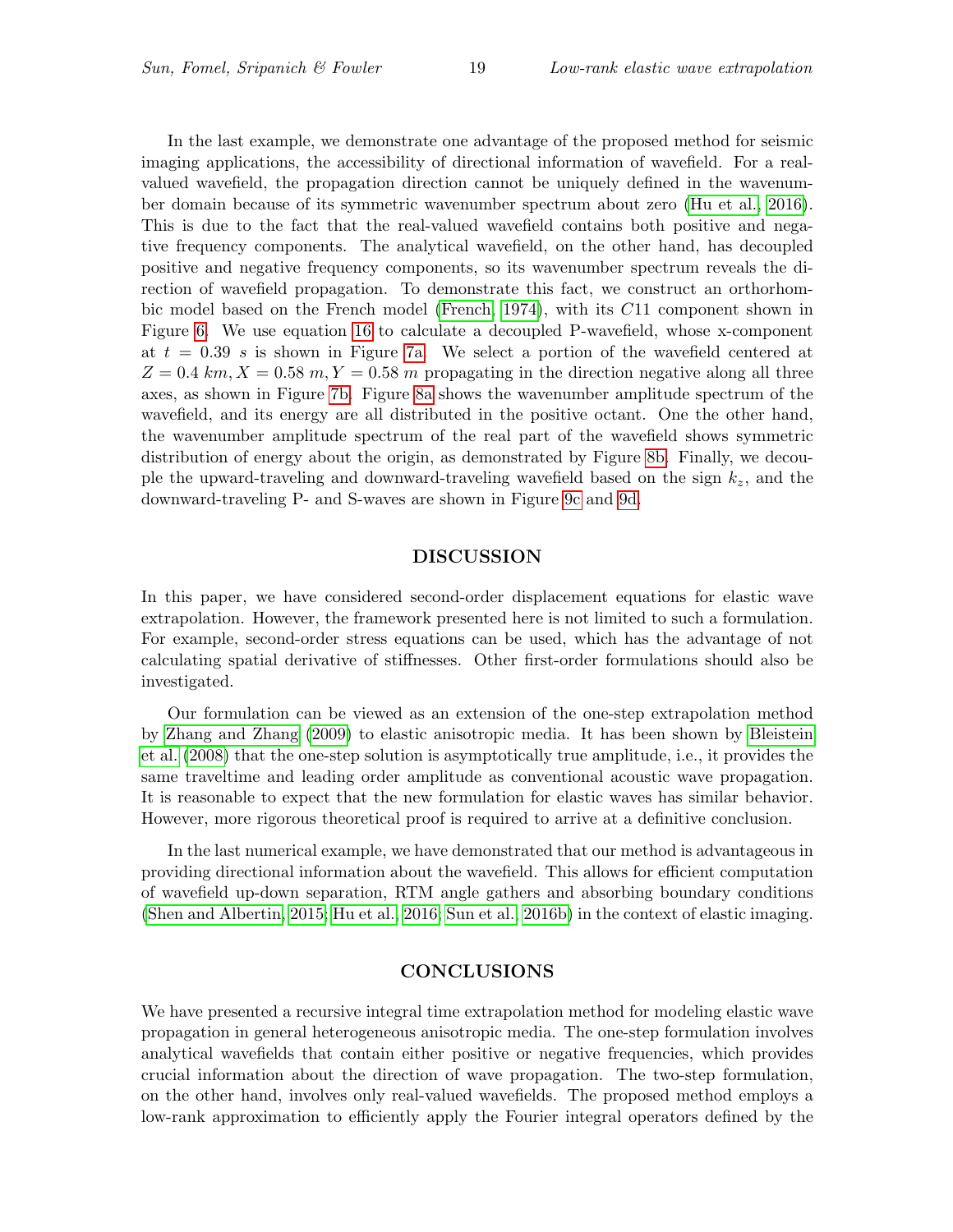mixed-domain components of the modified Christoffel matrix. In practice, this reduces the computational cost to a small number of spatial fast Fourier transforms per time step. The low-rank decomposition only needs to be computed once prior to wave extrapolation. Numerical examples show that the proposed method has superior accuracy and stability compared with conventional finite-difference and pseudospectral methods.

## ACKNOWLEDGEMENTS

We thank Jiubing Cheng for helpful discussions and thank the sponsors of the Texas Consortium for Computational Seismology for financial support. The first and third authors were additionally supported by the Statoil Fellows Program at the University of Texas at Austin. We thank the Texas Advanced Computing Center for providing computational resources used in this study.

## REFERENCES

<span id="page-19-7"></span>Aki, K., and P. G. Richards, 1980, Quantitative seismology: W.H. Freeman & Co.

- <span id="page-19-0"></span>Bernth, H., and C. Chapman, 2010, A comparison of finite-difference grids for anisotropic elastic modelling: 80th Annual International Meeting, SEG, Expanded Abstracts, 2916– 2920.
- <span id="page-19-1"></span>——–, 2011, A comparison of the dispersion relations for anisotropic elastodynamic finitedifference grids: Geophysics, 76, no. 3, WA43–WA50.
- <span id="page-19-11"></span>Bleistein, N., Y. Zhang, and G. Zhang, 2008, Asymptotically true-amplitude one-way wave equations in t: modeling, migration and inversion: 78th Annual International Meeting, SEG, Expanded Abstracts, 2292–2296.
- <span id="page-19-10"></span>Cheng, J., T. Alkhalifah, Z. Wu, P. Zou, and C. Wang, 2016, Simulating propagation of decoupled elastic waves using low-rank approximate mixed-domain integral operators for anisotropic media: Geophysics, 81, no. 2, T63–T77.
- <span id="page-19-8"></span>Cheng, J., and S. Fomel, 2014, Fast algorithms for elastic-wave-mode separation and vector decomposition using low-rank approximation for anisotropic media: Geophysics, 79, no. 4, C97–C110.
- <span id="page-19-9"></span>Cheng, J., Z. Wu, and T. Alkhalifah, 2014, Simulating propagation of decomposed elastic waves using low-rank approximate mixed-domain integral operators for heterogeneous transversely isotropic media: 84th Annual International Meeting, SEG, Expanded Abstracts, 3393–3399.
- <span id="page-19-3"></span>Chu, C., 2009, Seismic modeling and imaging with the Fourier method: PhD thesis, The University of Texas at Austin.
- <span id="page-19-5"></span>Chu, C., and P. L. Stoffa, 2010, Acoustic anisotropic wave modeling using normalized pseudo-Laplacian: 80th Annual International Meeting, SEG, Expanded Abstracts, 2972– 2976.
- <span id="page-19-6"></span>——–, 2011, Application of normalized pseudo-Laplacian to elastic wave modeling on staggered grids: Geophysics,  $76$ , no. 5, T113-T121.
- <span id="page-19-4"></span>Corrêa, G. J. P., M. Spiegelman, S. Carbotte, and J. C. Mutter, 2002, Centered and staggered fourier derivatives and hilbert transforms: GEOPHYSICS, 67, 1558–1563.
- <span id="page-19-2"></span>Crase, E., 1990, High-order (space and time) finite-difference modeling of the elastic wave equation: 60th Annual International Meeting, SEG, Expanded Abstracts, 987–991.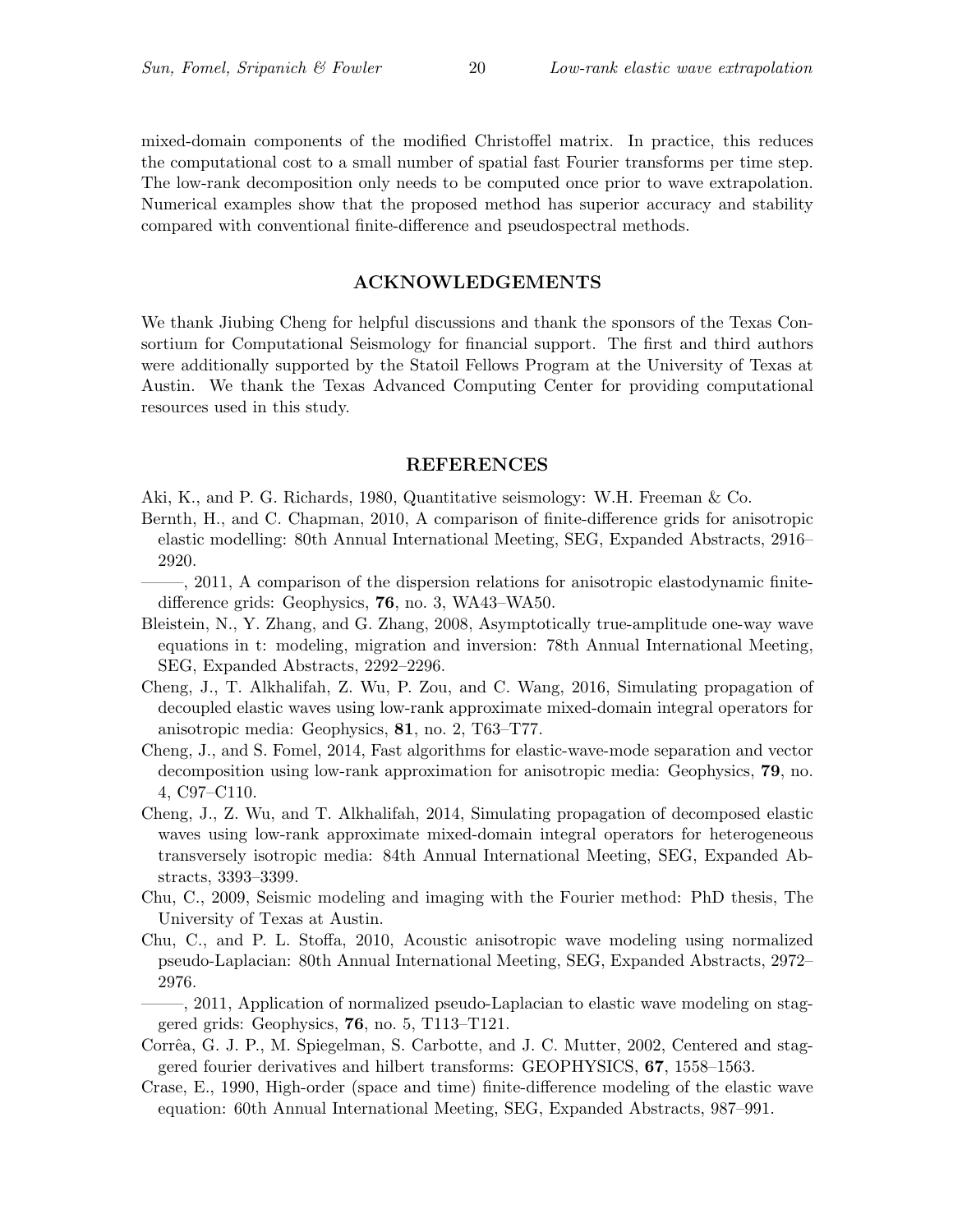- <span id="page-20-5"></span>Dablain, M. A., 1986, The application of high-order differencing to the scalar wave equation: Geophysics, 51, 54–66.
- <span id="page-20-12"></span>Dellinger, J., and J. Etgen, 1990, Wave-field separation in two-dimensional anisotropic media: Geophysics, 55, no. 7, 914–919.
- <span id="page-20-16"></span>Dellinger, J. A., 1991, Anisotropic Seismic Wave Propagation: PhD thesis, Stanford University.
- <span id="page-20-19"></span>Díaz, E., and P. Sava, 2012, Understanding the reverse time migration backscattering: noise or signal?, in SEG Technical Program Expanded Abstracts 2012: SEG, 1–6.
- <span id="page-20-20"></span>——–, 2013, Wavefield tomography using rtm backscattering, in SEG Technical Program Expanded Abstracts 2013: SEG, 4021–4026.
- <span id="page-20-10"></span>Du, X., P. J. Fowler, and R. P. Fletcher, 2014, Recursive integral time-extrapolation methods for waves: A comparative review: Geophysics, 79, no. 1, T9–T26.
- <span id="page-20-7"></span>Etgen, J., and S. Brandsberg-Dahl, 2009, The pseudo-analytical method: application of pseudo-Laplacians to acoustic and acoustic anisotropic wave propagation: 79th Annual International Meeting, SEG, Expanded Abstracts, 2552–2556.
- <span id="page-20-1"></span>Etgen, J. T., 1987, Finite-difference elastic anisotropic wave propagation: Stanford Exploration Project Report, 56, 23–58.
- <span id="page-20-9"></span>Fang, G., S. Fomel, Q. Du, and J. Hu, 2014, Lowrank seismic wave extrapolation on a staggered grid: Geophysics, 79, no. 3, T157–T168.
- <span id="page-20-11"></span>Firouzi, K., B. T. Cox, B. E. Treeby, and N. Saffari, 2012, A first-order k-space model for elastic wave propagation in heterogeneous media: The Journal of the Acoustical Society of America, 132, 1271–1283.
- <span id="page-20-8"></span>Fomel, S., L. Ying, and X. Song, 2013, Seismic wave extrapolation using lowrank symbol approximation: Geophysical Prospecting, 61, no. 3, 526–536.
- <span id="page-20-4"></span>Fornberg, B., 1996, A practical guide to pseudospectral methods: Cambridge University Press. (Cambridge Books Online).
- <span id="page-20-21"></span>French, W. S., 1974, Two-dimensional and three-dimensional migration of modelexperiment reflection profiles: Geophysics, 39, no. 3, 265–277.
- <span id="page-20-13"></span>Hou, S., Q. Du, and G. Fang, 2014, Elastic wavefield extrapolation based on wavefield vector decomposition and lowrank decomposition: 84th Annual International Meeting, SEG, Expanded Abstracts, 3411–3416.
- <span id="page-20-14"></span>Hu, J., H. Wang, and X. Wang, 2016, Angle gathers from reverse time migration using analytic wavefield propagation and decomposition in the time domain: Geophysics, 81, no. 1, S1–S9.
- <span id="page-20-18"></span>Kiyashchenko, D., R.-E. Plessix, B. Kashtan, and V. Troyan, 2007, A modified imaging principle for true-amplitude wave-equation migration: Geophysical Journal International, 168, no. 3, 1093–1104.
- <span id="page-20-15"></span>Kosloff, D., and D. Kessler, 1987, Accurate depth migration by a generalized phase–shift method: Geophysics, 52, no. 8, 1074–1084.
- <span id="page-20-3"></span>Kosloff, D., M. Reshef, and D. Loewenthal, 1984, Elastic wave calculations by the Fourier method: Bulletin of the Seismological Society of America, 74, no. 3, 875–891.
- <span id="page-20-2"></span>Levander, A., 1988, Fourth–order finite–difference P-SV seismograms: Geophysics, 53, no. 11, 1425–1436.
- <span id="page-20-17"></span>Liu, Q.-H., 1995, Generalization of the k-space formulation to elastodynamic scattering problems: The Journal of the Acoustical Society of America, 97, no. 3, 1373–1379.
- <span id="page-20-6"></span>Liu, Y., and M. K. Sen, 2009, An implicit staggered-grid finite-difference method for seismic modelling: Geophysical Journal International, 179, no. 1, 459–474.
- <span id="page-20-0"></span>Lu, R., J. Yan, P. Traynin, J. E. Anderson, and T. Dickens, 2010, Elastic RTM: anisotropic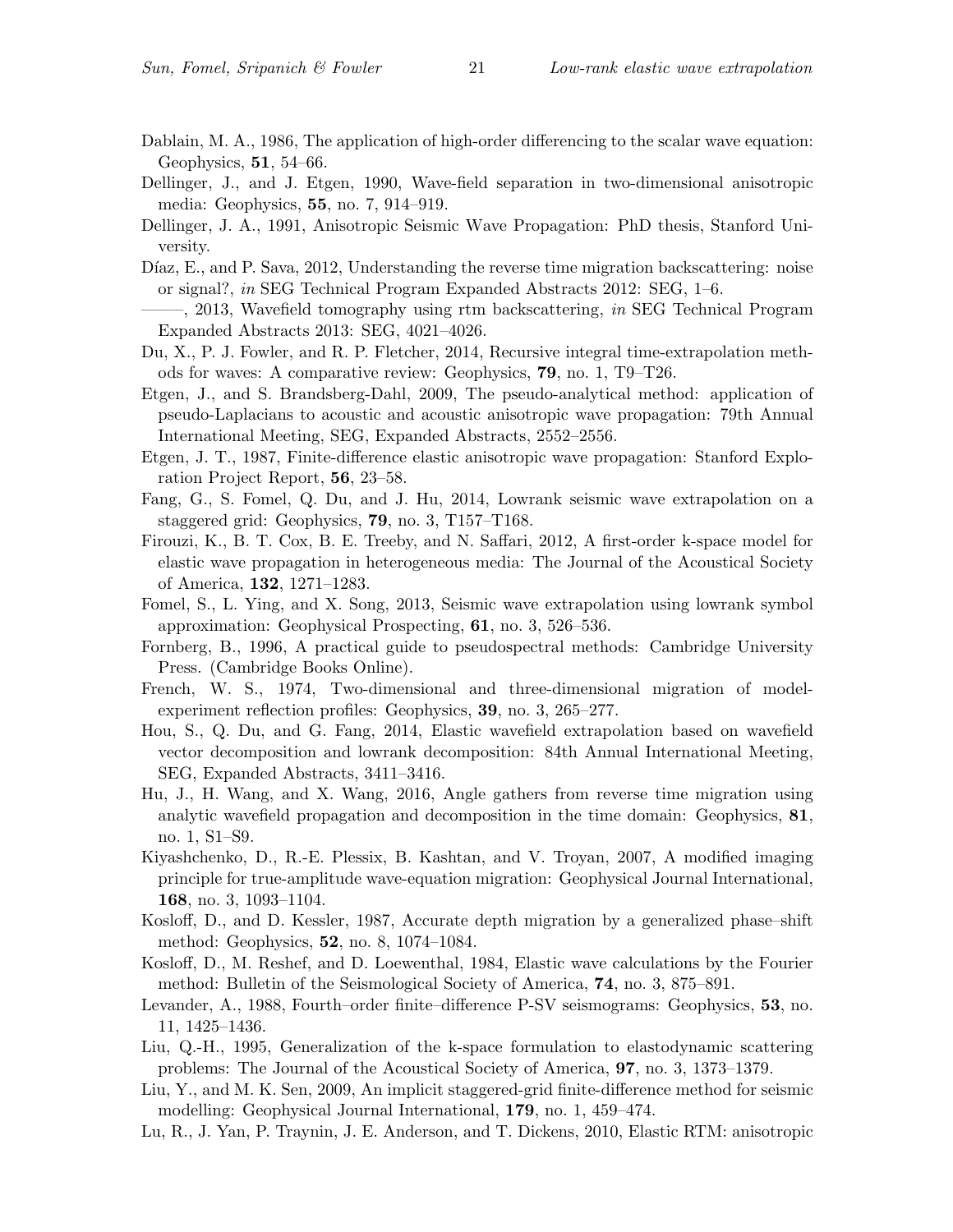wave-mode separation and converted-wave polarization correction: 80th Annual International Meeting, SEG, Expanded Abstracts, 3171–3175.

- <span id="page-21-17"></span>Mah, M., and D. R. Schmitt, 2003, Determination of the complete elastic stiffnesses from ultrasonic phase velocity measurements: Journal of Geophysical Research: Solid Earth, 108, no. B1, ECV 6–1–ECV 6–11.
- <span id="page-21-4"></span>Ozdenvar, T., and G. A. McMechan, 1996, Causes and reduction of numerical artefacts in ¨ pseudo-spectral wavefield extrapolation: Geophysical Journal International, 126, 819– 828.
- <span id="page-21-8"></span>Pestana, R. C., and P. L. Stoffa, 2010, Time evolution of the wave equation using rapid expansion method: Geophysics, 75, no. 4, T121–T131.
- <span id="page-21-15"></span>Ramos-Martinez, J., N. Chemingui, S. Crawley, Z. Zou, A. Valenciano, and E. Klochikhina, 2016, A robust fwi gradient for high-resolution velocity model building: 86th Annual International Meeting, SEG, Expanded Abstracts, 1258–1262.
- <span id="page-21-3"></span>Reshef, M., D. Kosloff, M. Edwards, and C. Hsiung, 1988, Three-dimensional elastic modeling by the Fourier method: Geophysics, 53, no. 9, 1184–1193.
- <span id="page-21-14"></span>Rocha, D., N. Tanushev, and P. Sava, 2016, Isotropic elastic wavefield imaging using the energy norm: Geophysics, 81, no. 4, S207–S219.
- <span id="page-21-16"></span>Schoenberg, M., and K. Helbig, 1997, Orthorhombic media: Modeling elastic wave behavior in a vertically fractured earth: Geophysics, 62, no. 6, 1954–1974.
- <span id="page-21-12"></span>Shen, P., and U. Albertin, 2015, Up-down separation using Hilbert transformed source for causal imaging condition: 85th Annual International Meeting, SEG, Expanded Abstracts, 4175–4179.
- <span id="page-21-9"></span>Song, X., S. Fomel, and L. Ying, 2013, Lowrank finite-differences and lowrank Fourier finite-differences for seismic wave extrapolation: Geophysical Journal International, 193, no. 2, 960–969.
- <span id="page-21-11"></span>Sripanich, Y., S. Fomel, J. Sun, and J. Cheng, 2015, Elastic wave-vector decomposition in orthorhombic media: 85th Annual International Meeting, SEG, Expanded Abstracts, 498–503.
- <span id="page-21-10"></span>Sun, J., S. Fomel, and L. Ying, 2016a, Low-rank one-step wave extrapolation for reverse time migration: GEOPHYSICS, 81, S39–S54.
- <span id="page-21-18"></span>——–, 2016b, Lowrank one-step wave extrapolation for reverse-time migration: Geophysics, 81, no. 1, S39–S54.
- <span id="page-21-7"></span>Tabei, M., T. D. Mast, and R. C. Waag, 2002, A k-space method for coupled first-order acoustic propagation equations: The Journal of the Acoustical Society of America, 111, no. 1, 53–63.
- <span id="page-21-5"></span>Tal-Ezer, H., 1986, Spectral methods in time for hyperbolic equations: SIAM Journal on Numerical Analysis, 23, no. 1, 11–26.
- <span id="page-21-6"></span>Tal-Ezer, H., D. Kosloff, and Z. Koren, 1987, An accurate scheme for seismic forward modelling: Geophysical Prospecting, 35, no. 5, 479–490.
- <span id="page-21-0"></span>Vigh, D., K. Jiao, D. Watts, and D. Sun, 2014, Elastic full-waveform inversion application using multicomponent measurements of seismic data collection: Geophysics, 79, no. 2, R63–R77.
- <span id="page-21-1"></span>Virieux, J., 1984, SH-wave propagation in heterogeneous media: Velocity-stress finitedifference method: Geophysics, 49, no. 11, 1933–1942.
- <span id="page-21-2"></span>——–, 1986, P-SV wave propagation in heterogeneous media: Velocity-stress finitedifference method: Geophysics, 51, no. 4, 889–901.
- <span id="page-21-13"></span>Whitmore, N. D., and S. Crawley, 2012, Applications of rtm inverse scattering imaging conditions, in SEG Technical Program Expanded Abstracts 2012: SEG, 1–6.